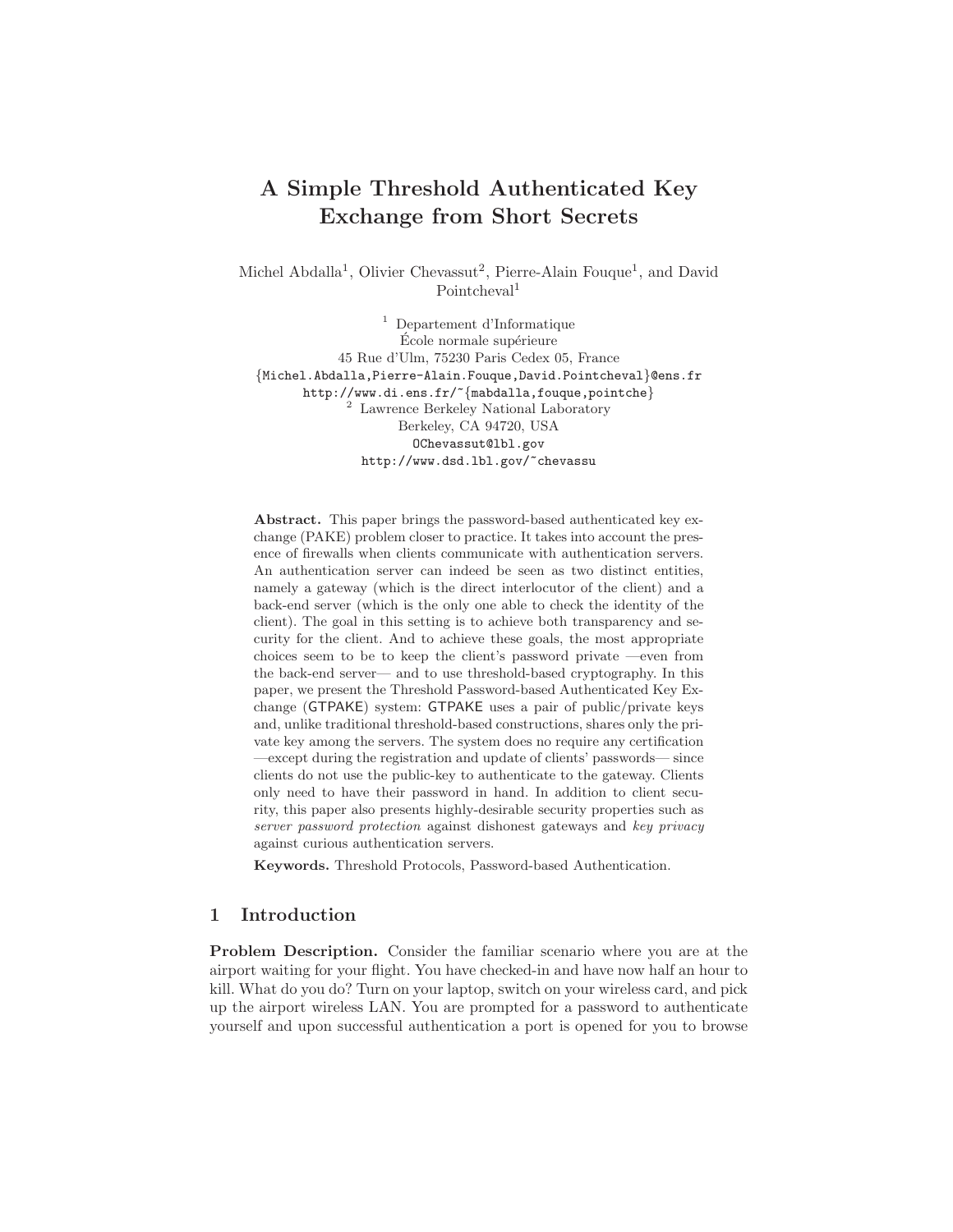the Internet and/or read your e-mails. Now you may wonder what happens under the hood. We have indeed talked to an airport gateway, often termed hotspot, that has in turn talked to your mobile-Internet provider. T-Mobile is an example of such a provider in the United States. The gateway has passed —in an encrypted form— your password to the provider for authentication and gets back a yes/no depending whether or not the authentication was successful.

Although this model is very attractive in practice, existing security solutions implementing it have major drawbacks since the gateway gains some amount of information about your password. The ideal solution is a cryptographic algorithm allowing the client to securely exchange a session key with the gateway, but the gateway does not gain any information about the password and the authentication server does not gain any information about the session key. Additional problems also occur if too many people, from the same provider, try to connect to various gateways at the same time. The authentication check from the provider would become a bottleneck. Various authentication points are very desirable. Nevertheless, the password of the client cannot be stored at several places, otherwise the job of hackers would be made much easier.

Scenario. To formally define a model for the above scenario, we propose a model in which one can design a protocol among three parties (the client, the gateway and the authentication server) which protects both the session keys and the passwords. We indeed require the three following security notions which capture dishonest behaviors of the client, the authentication server and the gateway respectively: the semantic security of the sessions keys, which we model by a Real-Or-Random (ROR) game [2] (it has been proved strictly stronger than the more classical Find-Then-Guess (FTG) model [4]); the key-privacy notion [2] which entails that the session key exchanged by two parties with the help of an authentication server is unknown to the authentication server (and also to any other party, granted the semantic security); the server password protection which basically means that the gateway cannot learn any information about clients' passwords from the authentication server.

The ultimate goal of this paper is to achieve the highest level of security in the PAKE setting. With the above security notions, breaking into the gateway would not help to gain any information about the passwords, however the authentication server is a security hole. Breaking into the latter would leak the authentication information. Furthermore, according to the above motivation example, a unique authentication point may be a bottleneck. When data information is crucial, a usual solution to protect it is to distribute it among several servers such that a majority of them is needed to recover the initial data. Moreover, when we want to protect a cryptographic service we can split the private information into several parts, each known by one server, so that a majority of them is required to maintain the service without reconstructing the secret key in a single place. Threshold cryptography is the field that provides such solutions and allows to take into account adversaries that can break into any minority of parties. It furthermore solves the bottleneck problem.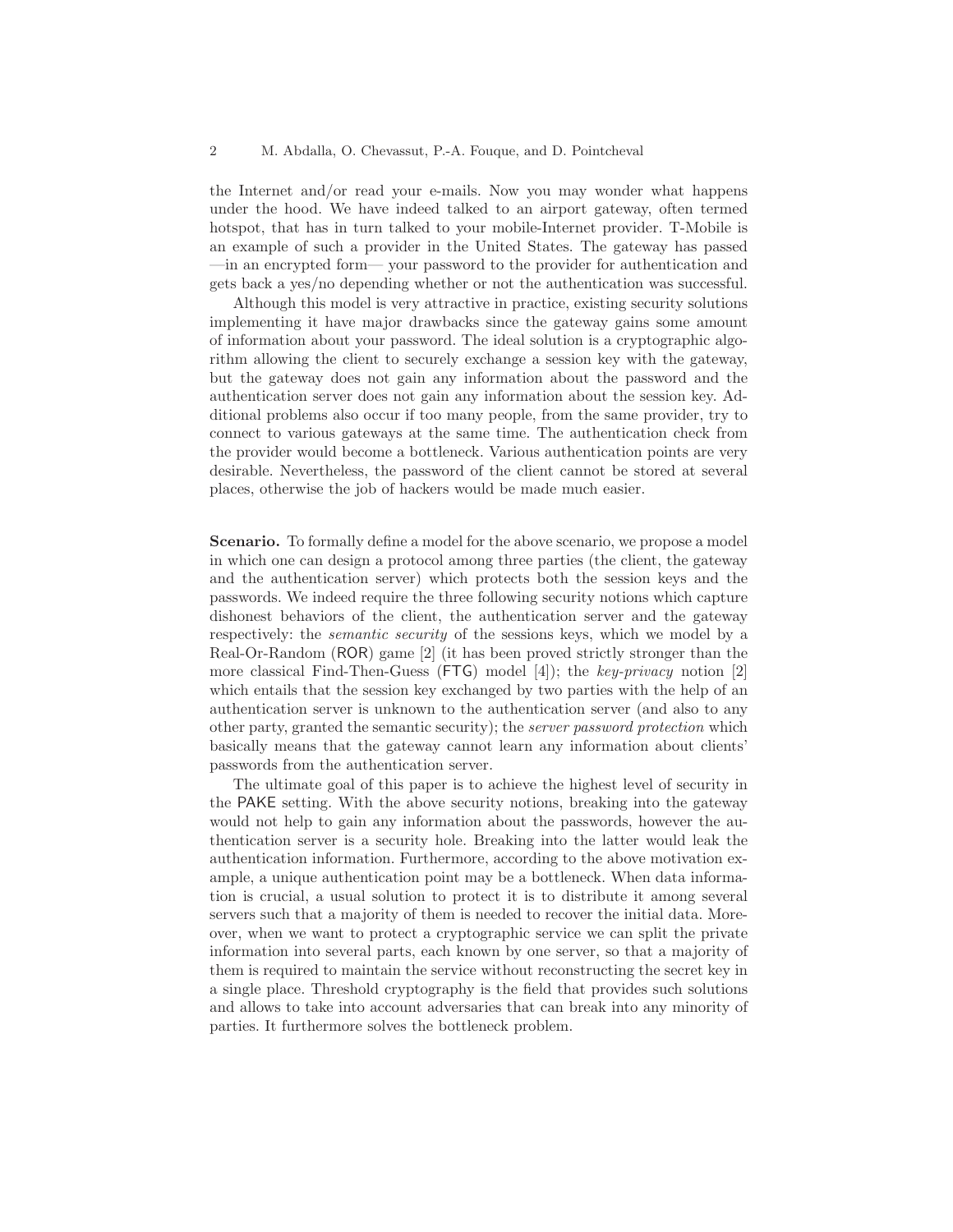Contribution. Our contribution in this paper is a provably-secure protocol satisfying the previously mentioned requirements. We have constructed it by defining a simple protocol, called the gateway PAKE (GPAKE) protocol, among three parties (the client, the gateway and the authentication server). GPAKE protects the session keys and the passwords according to a formal security model which we specify in this paper. It provides the additional property to be a variant of AuthA [5] perfectly transparent to the client. Transparency means that a client does not (need to) know whether he is talking to a server directly or whether the server is implemented as a gateway, an authentication server, or even an application server. The gateway does not also (need to) know whether the authentication server is distributed. A non-transparent protocol indeed raises real concerns on the utilization of the protocol in practice since clients need to first update their cryptographic stack in order to take advantage of the threshold PAKE feature. A transparent protocol on the other hand lets only domain administrators worry about deploying the threshold PAKE feature to their users. We have developed a threshold version (called gateway threshold PAKE (GTPAKE)) that does not break the transparency property of GPAKE, and defined its execution in our security model. Clients already running the two-party AuthA protocol (e.g, OMDHKE [8]) will not have to upgrade their stack when administrators add an extra layer of protection with GTPAKE!

Related Work. Several password-based key exchange protocols in the threshold setting have been proposed in the past by MacKenzie et al. [14] and by Di Raimondo and Gennaro [10], to name a few. In particular, the protocol by Di Raimondo and Gennaro in Eurocrypt 2003 [10], which is a threshold version of the 2-party KOY protocol [12], is proven secure in the standard model. In that paper, they have introduced the notion of transparent protocols, where the initial protocol and its threshold version are the same from the point of view of the client. Unfortunately, their solution is not very efficient from a practical point of view since it requires several rounds of communication between the client and the server and among the servers themselves. Moreover, like previous proposals of threshold password-based key exchange protocols, their protocol requires the password to be shared among all the servers.

The solution we propose in this paper does not require passwords to be shared across different servers. Instead, we only share the secret decryption key for a public-key encryption scheme under which all passwords are encrypted. This provides an additional feature: it is quite easy for a client to modify his password. He just needs to send the new one encrypted under the authentication servers' public key.

Moreover, contrary to the hybrid model of Halevi and Krawczyk [11], where the server has a public/secret key pair and the client only knows a password, the client is not required to check the authenticity of the public key during the execution of the protocol. Integrity is required only during the registration or when the user wants to update his password.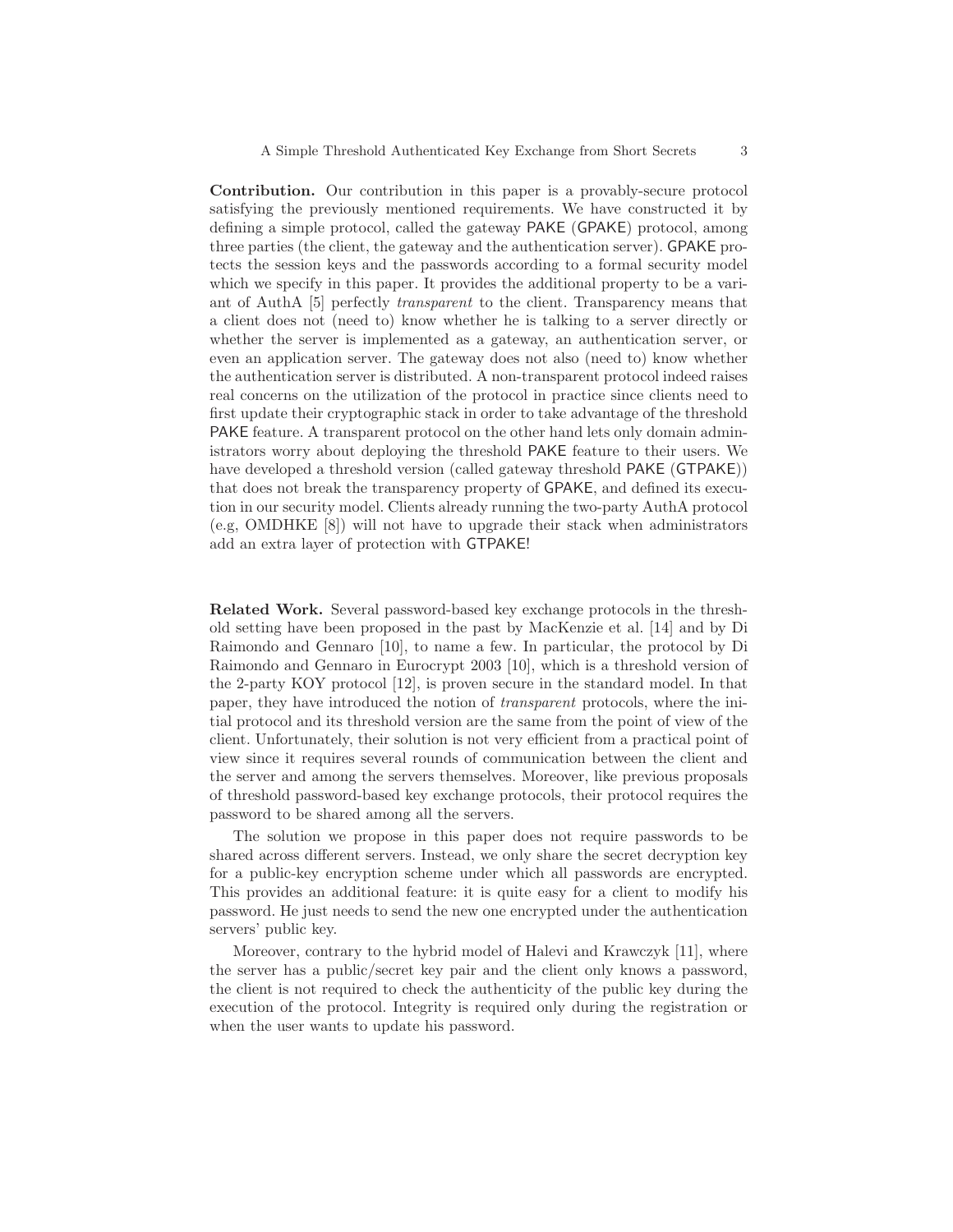4 M. Abdalla, O. Chevassut, P.-A. Fouque, and D. Pointcheval

Organization of the Paper. In Section 2, we present the formalization used to define the execution of the GPAKE and GTPAKE protocols. Our formalization extends that of Abdalla et al. to the threshold setting [2]. In Section 3, we present the intractability assumptions used throughout the paper. In Section 4, we describe the GPAKE system and show that it achieves *semantic security* and key privacy in a provable secure way. In Section 5, we describe the GPAKE system's threshold version and show that it is secure —via a reduction from the security of GTPAKE to the intractability assumptions— against dictionary attacks.

# 2 Security Model

In this section, we present the security model we will use in the rest of the paper to define the execution of our protocol for threshold password-authenticated key exchange.

### 2.1 Overview

Gateway-oriented password-based key exchange. A gateway-oriented password-based key exchange is a three-party protocol among a client, a gateway, and an authentication server. The goal of protocol is to establish an implicitly authenticated session key between the client and the gateway with the help of the authentication server, where the authentication is done by means of a short password. In our model, the password is known to both the client and the authentication server, but not to the gateway. In fact, no long-term secrets are stored in the gateway. The authentication server, on the other hand, is assumed to know the password. While the communication channel between the gateway and the authentication server is assumed to be authenticated and private, the channel connecting the client to the gateway may be insecure and perhaps under the control of an adversary.

The security goals of our gateway-oriented password-based key exchange model are also somewhat different from those of previous models for passwordbased schemes. In particular, we ask that the session key shared between the gateway and the client should remain private to the authentication server (see Section 2.2 for more details). Moreover, we also ask that the chances of the gateway learning some information on the password after multiple interactions with the server, perhaps concurrently, should be negligible.

PROTOCOL PARTICIPANTS. The participants in a gateway-oriented passwordbased key exchange are the client  $C \in \mathcal{C}$ , the gateway  $G \in \mathcal{G}$ , and the authentication server  $S \in \mathcal{S}$ . We denote by U the set of all participants (i.e.,  $\mathcal{U} = \mathcal{C} \cup \mathcal{G} \cup \mathcal{S}$ ) and by U a non-specific participant in U. Each client  $C \in \mathcal{C}$  holds a password  $\mathsf{pw}_C$ . Each server  $S \in \mathcal{S}$  holds a vector of passwords  $\mathsf{PW}_S = \langle \mathsf{pw}_C \rangle_{C \in \mathcal{C}}$  with an entry for each client.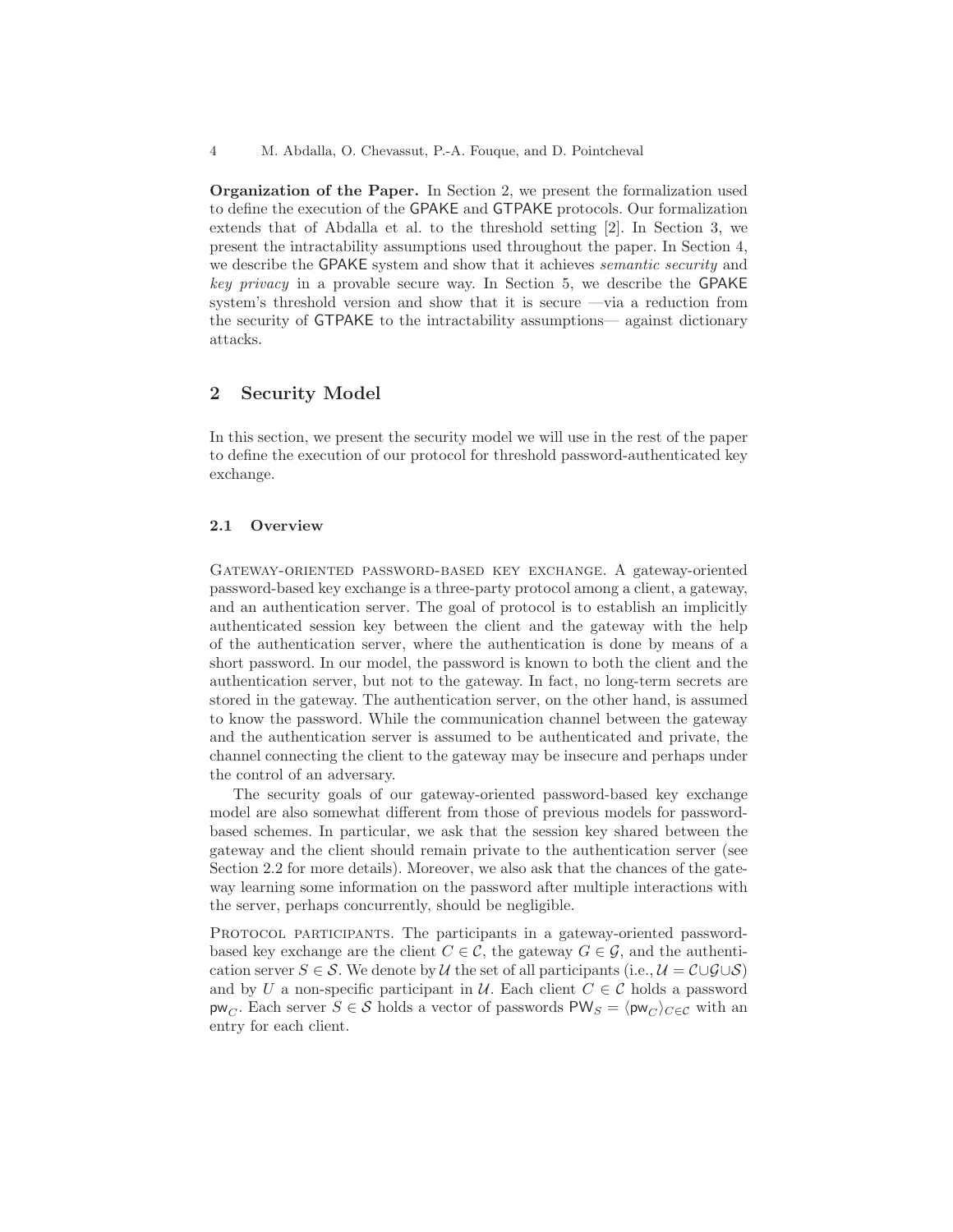### 2.2 Security Model

Since we assume an authenticated and private channel between the gateway and the server, the communication model is similar to previous one for 2-party authenticated key exchange. In particular, we adopt the Real-Or-Random (ROR) security model of Abdalla *et al.* [2] for password-based authenticated key exchange protocol, which in turn implies that of Bellare et al. [4]. As in the standard model, all the interactions between an adversary  $A$  and the protocol participants in the ROR model are done via oracle queries. Let  $U^i$  denote the instance i of a participant U. The list of oracles available to the adversary are as follows:

- Execute $(C^i, G^j)$ : This query models passive attacks in which the attacker eavesdrops on honest executions among a client instance  $C<sup>i</sup>$  and a gateway instance  $G<sup>k</sup>$ . The output of this query consists of the messages that were exchanged during the honest execution of the protocol.
- Send $(U^i, m)$ : This query models an active attack against the client or gateway instance  $U^i$ , in which the adversary may intercept a message and then modify it, create a new one, or simply forward it to the intended recipient. The output of this query is the message that the participant instance  $U^i$ would generate upon receipt of message m.

The Real-Or-Random Model [2]. In the ROR model, in addition to the above-mentioned oracles, an attacker is also given access to a less restrictive Test oracle. Let b be a bit chosen uniformly at random at the beginning of the experiment defining the semantic security of session keys. The Test oracle in the ROR model is defined as follows:

- Test( $U^i$ ): If no session key for instance  $U^i$  is defined, then return the undefined symbol  $\perp$ . Otherwise, return the session key for instance  $U^i$  if  $b = 1$  or a random of key of the same size if  $b = 0$ .

As in standard models, the Test oracle in the ROR model also tries to capture the adversary's ability (or inability) to tell apart a real session key from a random one. The main difference is that it does so not only for a single session but for all sessions. More precisely, the adversary in the ROR model is not restricted to ask a single Test query, but it can in fact ask multiple ones. All Test queries in this case will be answered using the same value for the hidden bit  $b$  that was chosen at the beginning of the experiment defining the semantic security of the session keys. That is, the keys returned by the Test oracle are either all real or all random. However, in the random case, the same random key value is returned for Test queries that are asked to two instances that belong to the same session (see notion of partnering below). The goal of the adversary in the ROR model is still the same: to guess the value of the hidden bit  $b$  used to answer Test queries. The adversary is considered successful if it guesses b correctly.

PARTNERING. As in [2], we use the notion of partnering based on session identifications  $(sid)$ , which says that two instances are partnered if they hold the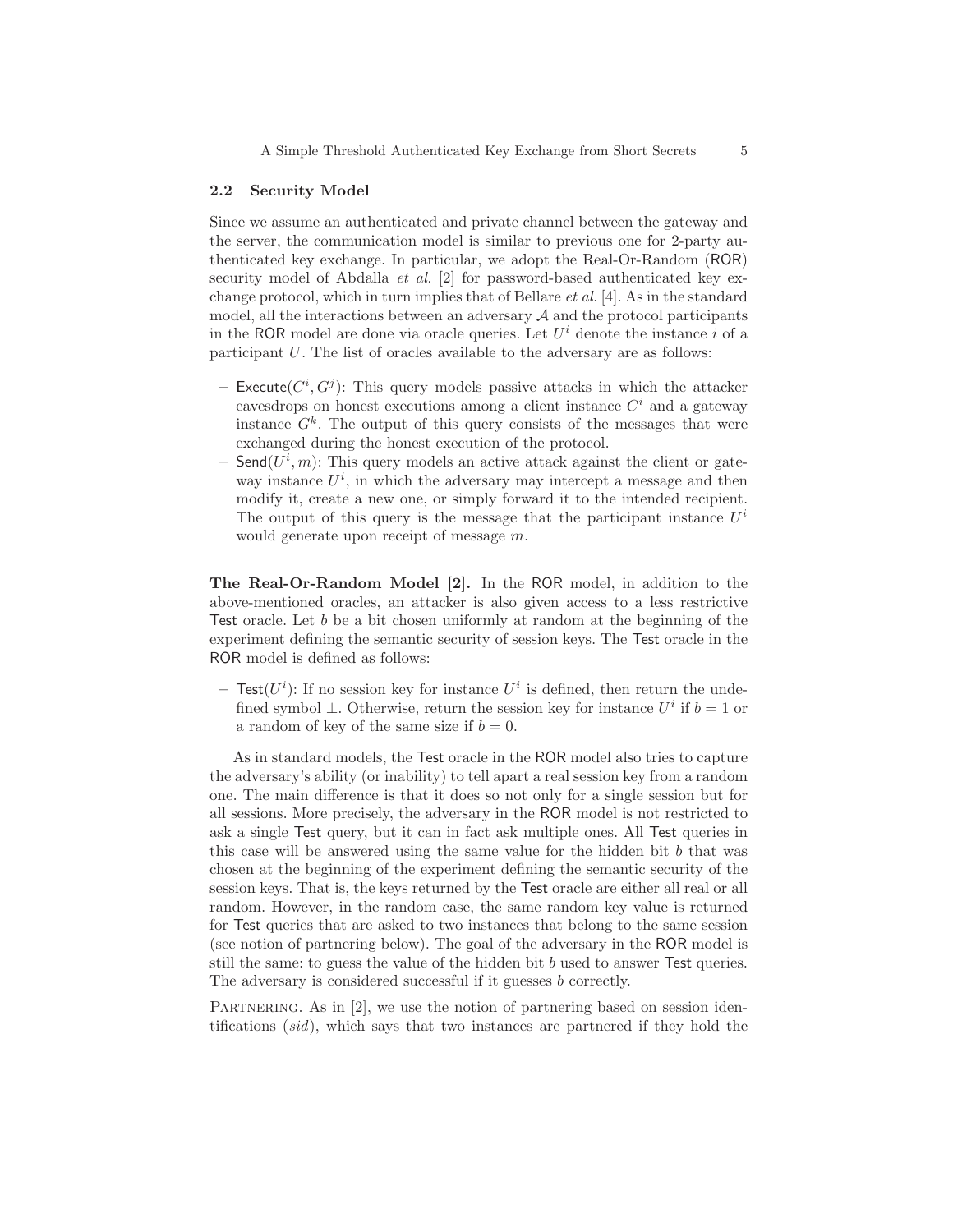same non-null *sid*. More specifically, a client instance  $C<sup>i</sup>$  and a gateway instance  $G<sup>j</sup>$  are said to be partners if the following conditions are met: (1) Both  $C<sup>i</sup>$  and  $G^j$  accept; (2) Both  $C^i$  and  $G^j$  share the same session identifications; (3) The partner identification for  $C^i$  is  $G^j$  and vice-versa; and (4) No instance other than  $C^i$  and  $G^j$  accepts with a partner identification equal to  $C^i$  or  $G^j$ . In practice, the sid is taken to be the partial transcript of the conversation among the client and the gateway instances before the acceptance.

Freshness. Differently from [2], we opt not to embed the notion of freshness inside the definition of the oracles. Instead, we take the more standard approach of explicitly defining the notion of freshness and mandating the adversary to only perform tests on fresh instances. The two approaches are however equivalent. In particular, we say that a instance of a client or gateway is fresh if it has accepted.

FORMAL DEFINITION. Let SUCC denote the event in which the adversary is successful. The ake – ror-advantage of an adversary  $A$  in violating the semantic security of the protocol  $P$  in the ROR sense and the **advantage function** of the protocol P, when passwords are drawn from a dictionary Dict, are respectively

$$
\mathbf{Adv}_{P,\text{Dict}}^{\text{ake-ror}}(\mathcal{A}) = 2 \cdot \Pr[\text{Succ}] - 1 \text{ and}
$$

$$
\mathbf{Adv}_{P,\text{Dict}}^{\text{ake-ror}}(t, R) = \max_{\mathcal{A}} \{ \mathbf{Adv}_{P,\text{Dict}}^{\text{ake-ror}}(\mathcal{A}) \},
$$

where the maximum is over all  $A$  with time-complexity at most  $t$  and using resources at most R (such as the number of queries to its oracles). The definition of time-complexity that we use henceforth is the usual one, which includes the maximum of all execution times in the experiments defining the security plus the code size.

Please note that, as proven in [2], any scheme proven secure in the ROR model is also secure in the model of Bellare et al. [4]. The converse, however, is not necessarily true (see [2] for more details).

Authentication. The notion of semantic security does not guarantee the existence of a partner, but only the secrecy of the session key (implicit authentication). In order to address this problem, one usually adds mechanisms for explicit authentication of client and gateway instances. In this paper, we only consider unilateral authentication of the gateway, by which a client instance can be ensured that it has in fact established a key with the gateway instance it intended to. As in [7], we denote by  $\mathsf{Succ}_{\mathcal{A}}^{G-auth}$  the probability that adversary A successfully impersonates the gateway in an execution of the protocol. This is the probability with which a client instance accepts without having a gateway partner. The advantage function of the protocol can be defined as in previous cases.

Key Privacy. The notion of key privacy was introduced in [2] to capture the idea that the session key computed by two parties with the aid of an authentication server should only be known to those two parties and not to the server. The goal in this case is to reduce the amount of trust one puts into the server.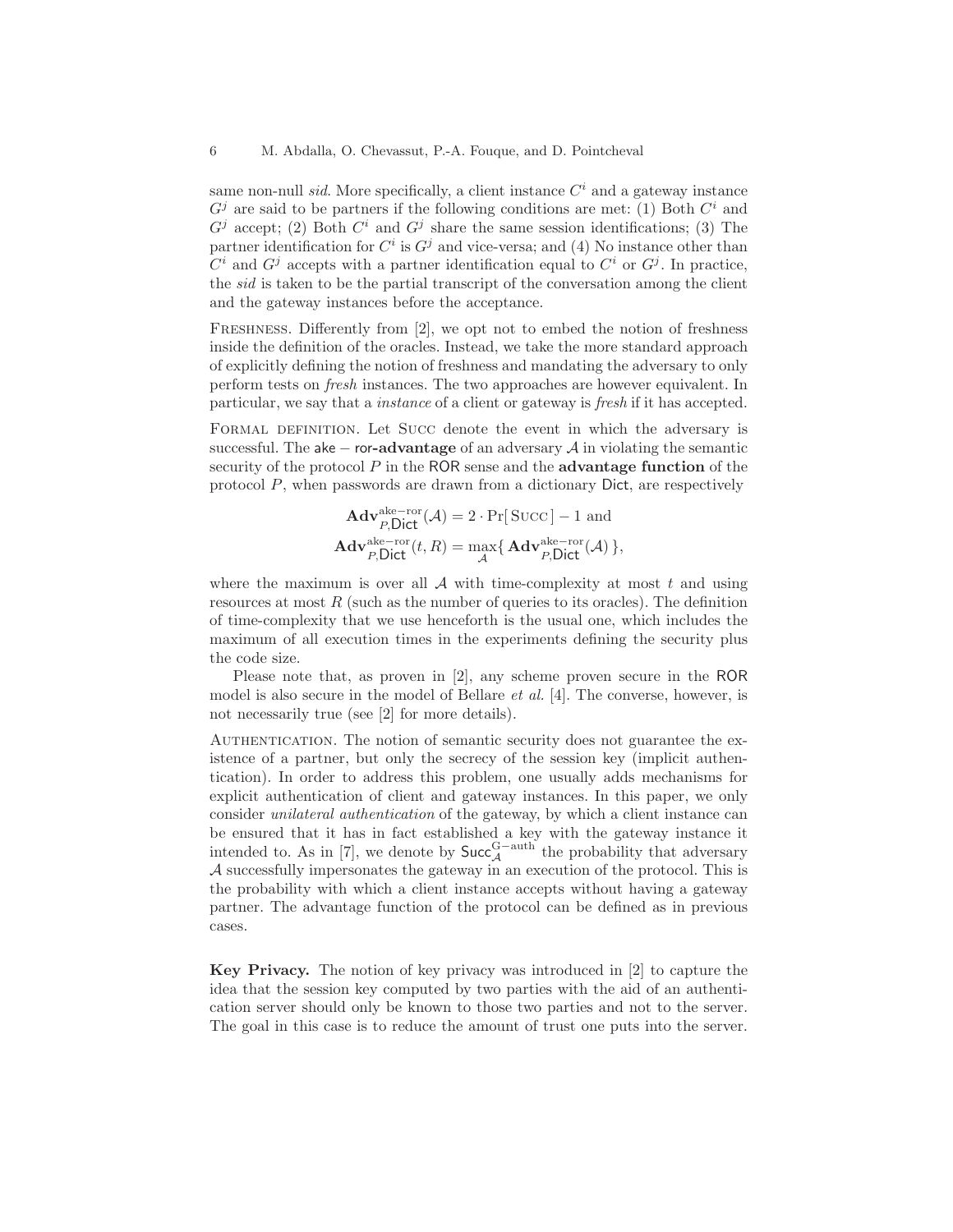In order to meet this goal, one has to consider an adversary with access to all the secret information stored in the server and then show that such adversary cannot distinguish actual session keys from random ones if we restrict this adversary to test sessions in which the keys are shared between two oracles. The latter restriction is important since an adversary with access to the secrets of the authentication server could always establish a key with a client by playing the roles of the gateway and authentication server. Since one of our main goals is to show that the key shared between the client and the gateway is not known to the authentication server, we also use the notion of key privacy.

To capture the above intuition more formally, [2] considers an adversary which has access to all the secrets held by the authentication server and to the oracles used in the experiment defining semantic security. They then introduce a new type of oracle, called TestPair, whose goal is to capture the adversary's ability to distinguish the real session key shared between any two oracle instances from a random one. The inputs to the TestPair oracle are the specific oracle instances whose shared session key the adversary thinks it can tell apart from a random key.

FORMAL DEFINITION. Consider an execution of the key exchange protocol P by an adversary  $A$  with access to all the secret held by the authentication server as well as to the Execute, Send, and TestPair oracles. Let Succ denote the event in which the adversary is successful in guessing the hidden bit used by TestPair oracle when only asking TestPair queries to instances pairs that have accepted. The kp-advantage of an adversary  $A$  in violating the key privacy of the protocol P in the ROR sense  $(Ad\mathbf{v}_{P,\mathsf{Dict}}^{\text{ake}-\text{kp}}(\mathcal{A}))$  and the **advantage function** of P

 $(\mathbf{Adv}_{P,\mathbf{Dict}}^{\text{ake-kp}}(t,R))$ , when passwords are drawn from a dictionary Dict, are then defined as in previous definitions.

Server Password Protection. As we mentioned earlier, one of the goals of our protocol is to guarantee that the gateway is not capable of learning the user's password that is stored in the server. Clearly, as in the case of semantic security, one cannot hope for much since, in each interaction, the adversary may be able to eliminate one candidate password from the list of possible passwords. However, we ask that the adversary should not be able to do much better than. That is, if the adversary interacts  $q$  times with the server, then the probability that it can distinguish the true password from a random one in the dictionary should be only negligibly larger than  $O(q/N)$ , where N is the size of the dictionary. The hidden constant in this case should be as small as possible (preferably 1). Note that, in this definition, the dictionary is assumed to be uniformly distributed.

### 2.3 Threshold Security Model

THRESHOLD GATEWAY-ORIENTED PASSWORD-BASED KEY EXCHANGE. A  $(t, k, n)$ threshold gateway-oriented password-based key exchange is an extension of the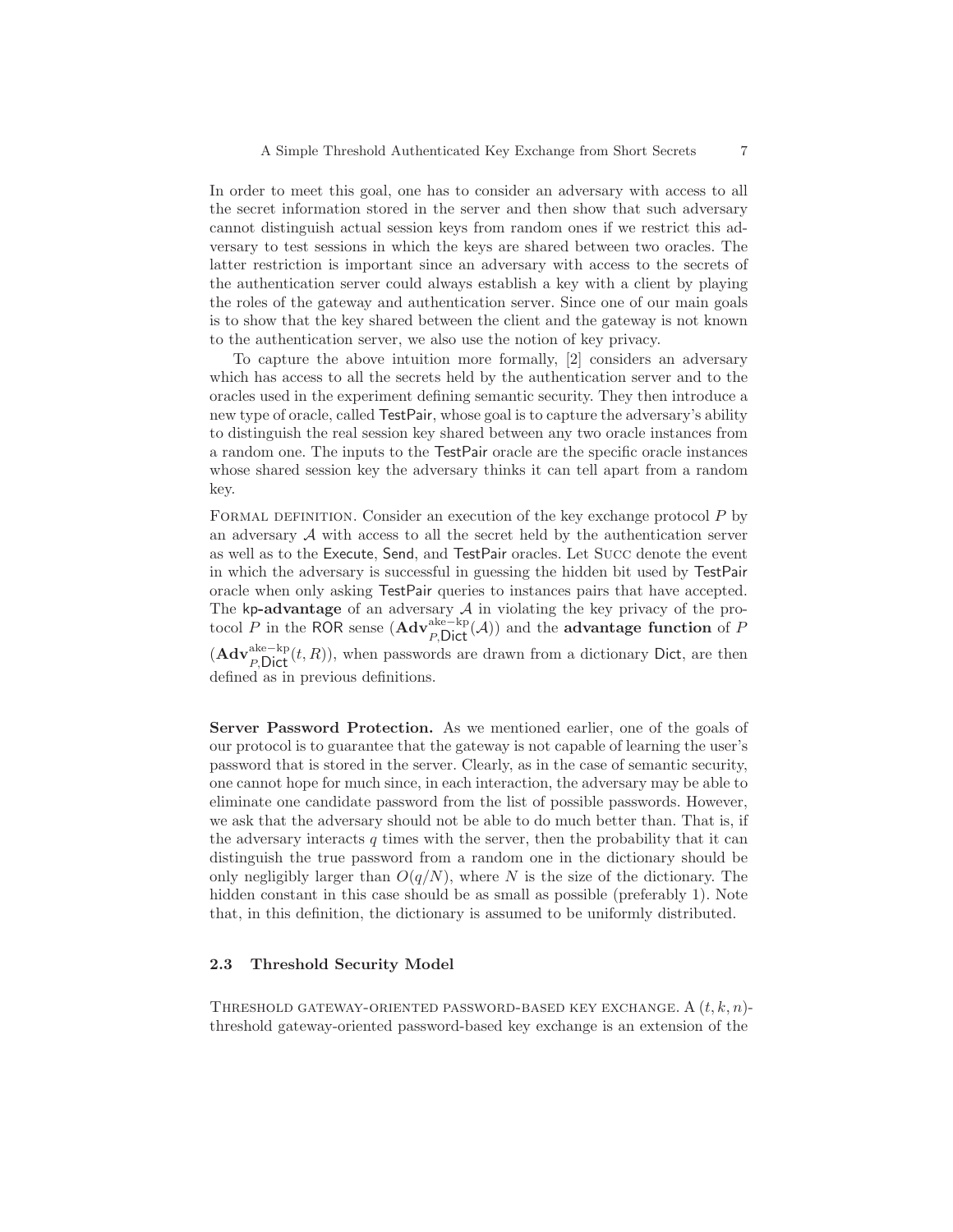basic gateway-oriented password-based key exchange in which the authentication server is a distributed entity. More specifically, the clients' passwords are no longer known to any single server. Instead, each server in the set of n authentication servers is assumed to hold a share of the secret key of a public-key encryption scheme, under which clients' passwords are encrypted. The authentication of any client will require the cooperation of some size-k subset of honest servers. In addition, any adversary who learns t or fewer shares of the secret key should not learn any information about the clients' passwords.

PARTICIPANTS. The participants in a threshold protocol are the client  $C \in \mathcal{C}$ , the gateway  $G \in \mathcal{G}$ , the set of authentication servers  $\{S_1, \ldots, S_n\}$  with  $S_i \in \mathcal{S}$ , and a trusted dealer.

Semantic Security. The definition of semantic security of threshold protocols follows the one given above for gateway-oriented protocols. At the beginning of the semantic security experiment, the adversary selects a subset of at most  $t = k - 1$  servers to corrupt. We say that the adversary is *static* when it chooses the set of servers to corrupt in advance, before seeing anything. A special server, called the combiner, will be used to perform some tasks that do not require any secret. The combiner is also in charge of all communications between the gateway and the other servers.

The dealer generates a public key pk and a secret key sk for an encryption scheme. Then, he performs the secret sharing of sk and sends the part sk<sub>i</sub> to  $P_i$ along with a verification key  $vk_i$ . The adversary obtains the secret key shares of the corrupted servers, along with the public key and the verification keys.

After this phase, the adversary is given access to the same set of oracles used in the standard security model for gateway-oriented password-based authenticated key exchange protocols.

Robustness. We say that a threshold scheme is robust when it takes into account malicious adversaries whose behavior can be different from the protocol. To force the servers to correctly perform their job, we use proofs of validity in our protocol. This also enables the combiner to correctly decrypt.

## 3 Diffie-Hellman Assumptions

In this section, we recall the definitions of standard Diffie-Hellman assumptions and introduce some new variants, which we use in the security proof of our protocol. We also present some relations between these assumptions.

### 3.1 Classical Assumptions

Henceforth, we assume a finite cyclic group  $G$  of prime order  $p$  generated by an element g. We also call the tuple  $\mathbb{G} = (G, g, p)$  a represented group.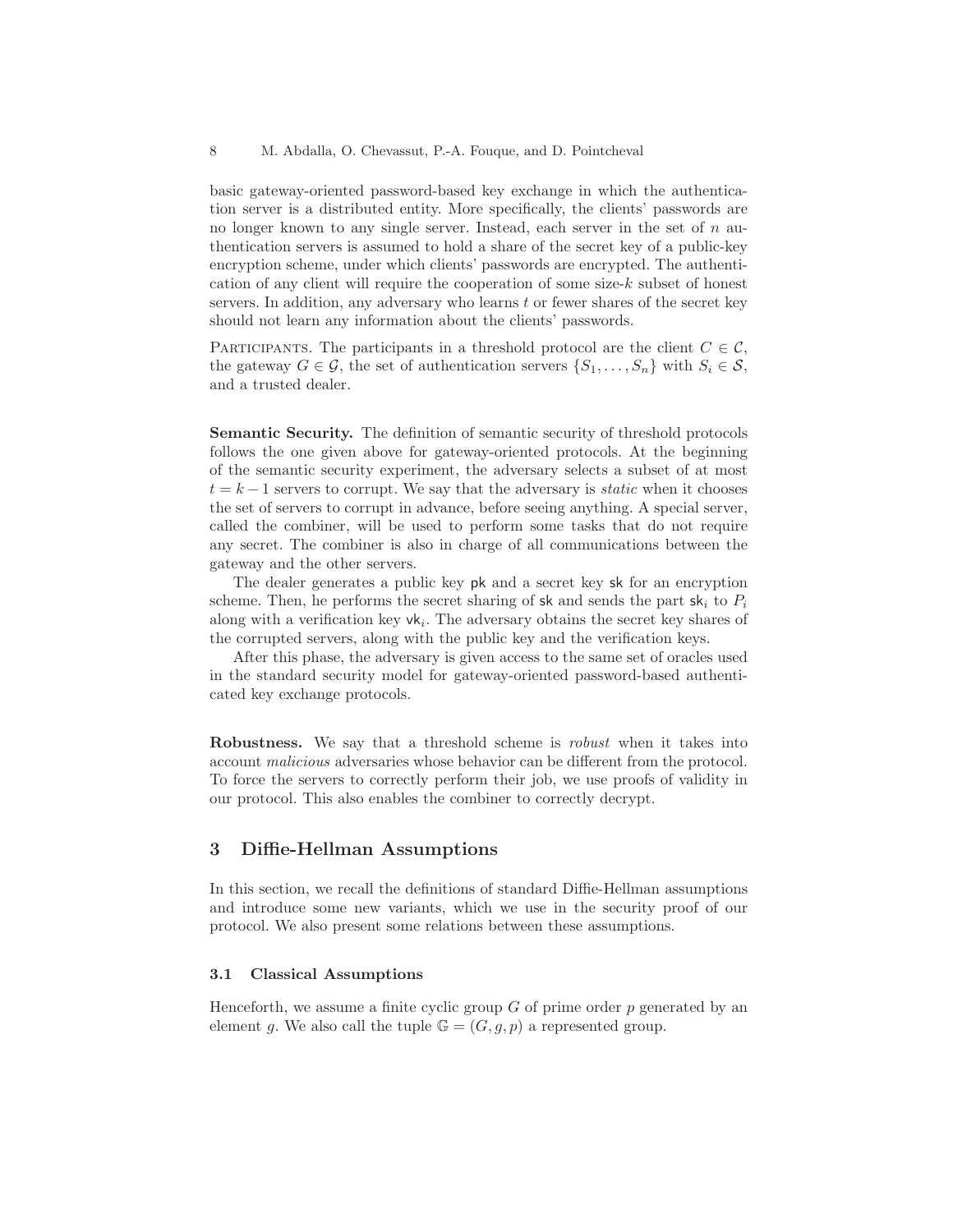Computational Diffie-Hellman Assumption: CDH. The CDH assumption, in a represented group  $\mathbb{G}$ , with respect to the basis X, states that given two elements  $X' = X^u$  and  $Y = X^v$ , where u and v were drawn at random from  $\mathsf{Z}_p$ , it is hard to compute  $Y' = Y^u = X^{uv}$ . This can be defined more precisely by considering an experiment  $\mathbf{Exp}_{\mathbb{G}}^{\text{cdh}}(\mathcal{A}, X)$ , in which we select an exponent u in  $Z_p$ , an element Y in G, compute  $X' = X^u$ , and then give both X' and Y to A. Let Y' be the output of A. Then, the experiment  $\text{Exp}_{\mathbb{G}}^{\text{cdh}}(\mathcal{A}, X)$  outputs 1 if  $Y' = Y^u$  and 0 otherwise. We define the *advantage* of A in violating the CDH assumption with respect to X as  $\mathbf{Adv}_{\mathbb{G}}^{\text{cdh}}(\mathcal{A}, X) = \Pr[\mathbf{Exp}_{\mathbb{G}}^{\text{cdh}}(\mathcal{A}, X) = 1],$ the *advantage* of  $A$  in violating the CDH assumption (with a random basis) as  $\mathbf{Adv}_{\mathbb{G}}^{\mathrm{cdh}}(\mathcal{A}) = \mathbf{E}_X\left[\mathbf{Adv}_{\mathbb{G}}^{\mathrm{cdh}}(\mathcal{A}, X)\right],$  and the *advantage functions*,  $\mathbf{Adv}_{\mathbb{G}}^{\mathrm{cdh}}(t, X)$ and  $\mathbf{Adv}_{\mathbb{G}}^{\text{cdh}}(t)$ , as the maximum values of  $\mathbf{Adv}_{\mathbb{G}}^{\text{cdh}}(\mathcal{A}, X)$  and  $\mathbf{Adv}_{\mathbb{G}}^{\text{cdh}}(\mathcal{A})$  over all  $A$  with time-complexity at most  $t$ .

It is also often assumed that, independently of what the value of  $X$  is (as long as it is a generator, of order  $p$ ), the CDH problem with respect to the basis X is hard: the maximal value of  $\mathbf{Adv}_{\mathbb{G}}^{\text{cdh}}(t, X)$  over all generators X is small for any reasonable t.

Decisional Diffie-Hellman Assumption: DDH. Roughly, the DDH assumption, with respect to the basis X, states that the distributions  $(X, X' = X^u, Y, \mathcal{L})$  $Y' = Y^u$ ) and  $(X, X' = X^u, Y, Z = Y^v)$  are computationally indistinguishable when Y is drawn at random from  $G$ , and u and v are drawn at random from  $Z_p$ . As before, we can define the DDH assumption more formally by defining two experiments,  $\mathbf{Exp}_{\mathbb{G}}^{\text{ddh-real}}(\mathcal{A}, X)$  and  $\mathbf{Exp}_{\mathbb{G}}^{\text{ddh-real}}(\mathcal{A}, X)$ . In both experiments, we compute two random values  $X' = X^u$  and Y as before. But in addition to that, we also provide a third input, which is  $Y^u$  in  $\text{Exp}_{\mathbb{G}}^{\text{ddh-real}}(\mathcal{A}, X)$  and  $Y^v$ , for a random v, in  $\text{Exp}_{\mathbb{G}}^{\text{ddh-rand}}(\mathcal{A}, X)$ . The goal of the adversary is to guess a bit indicating the experiment he thinks he is in. We define the advantage of A in violating the DDH assumption, with respect to the basis X,  $\mathbf{Adv}_{\mathbb{G}}^{\text{ddh}}(\mathcal{A}, X)$ , as  $\Pr[\mathbf{Exp}_{\mathbb{G}}^{\text{ddh-real}}(\mathcal{A}, X) = 1] - \Pr[\mathbf{Exp}_{\mathbb{G}}^{\text{ddh-real}}(\mathcal{A}, X) = 1]$ , and *advantage* of A in violating the DDH assumption (with random basis) as  $\mathbf{Adv}_{\mathbb{G}}^{\text{ddh}}(\mathcal{A}) =$  $\mathbf{E}_X\left[\mathbf{Adv}_{\mathbb{G}}^{\rm ddh}(\mathcal{A},X)\right]$ . The *advantage functions*  $\mathbf{Adv}_{\mathbb{G}}^{\rm ddh}(t,X)$  and  $\mathbf{Adv}_{\mathbb{G}}^{\rm ddh}(t)$  are then defined in a similar manner as above.

Again, it is also often assumed that, independently of what  $X$  is (as long as it is a generator, of order p), the DDH problem with respect to the basis  $X$  is hard: the maximal value of  $\mathbf{Adv}_{\mathbb{G}}^{\mathrm{ddh}}(t, X)$  over all generators X is small for any reasonable t.

### 3.2 Password-Based Chosen-Basis Diffie-Hellman Assumptions

The actual proofs of security of our protocol use password-related versions of the above Diffie-Hellman assumptions, in which the adversary has some control over the basis, hence the name password-based chosen-basis decisional/computational Diffie-Hellman assumptions. They make use of a dictionary  $\mathcal{D} = \{U_1, \ldots, U_N\}$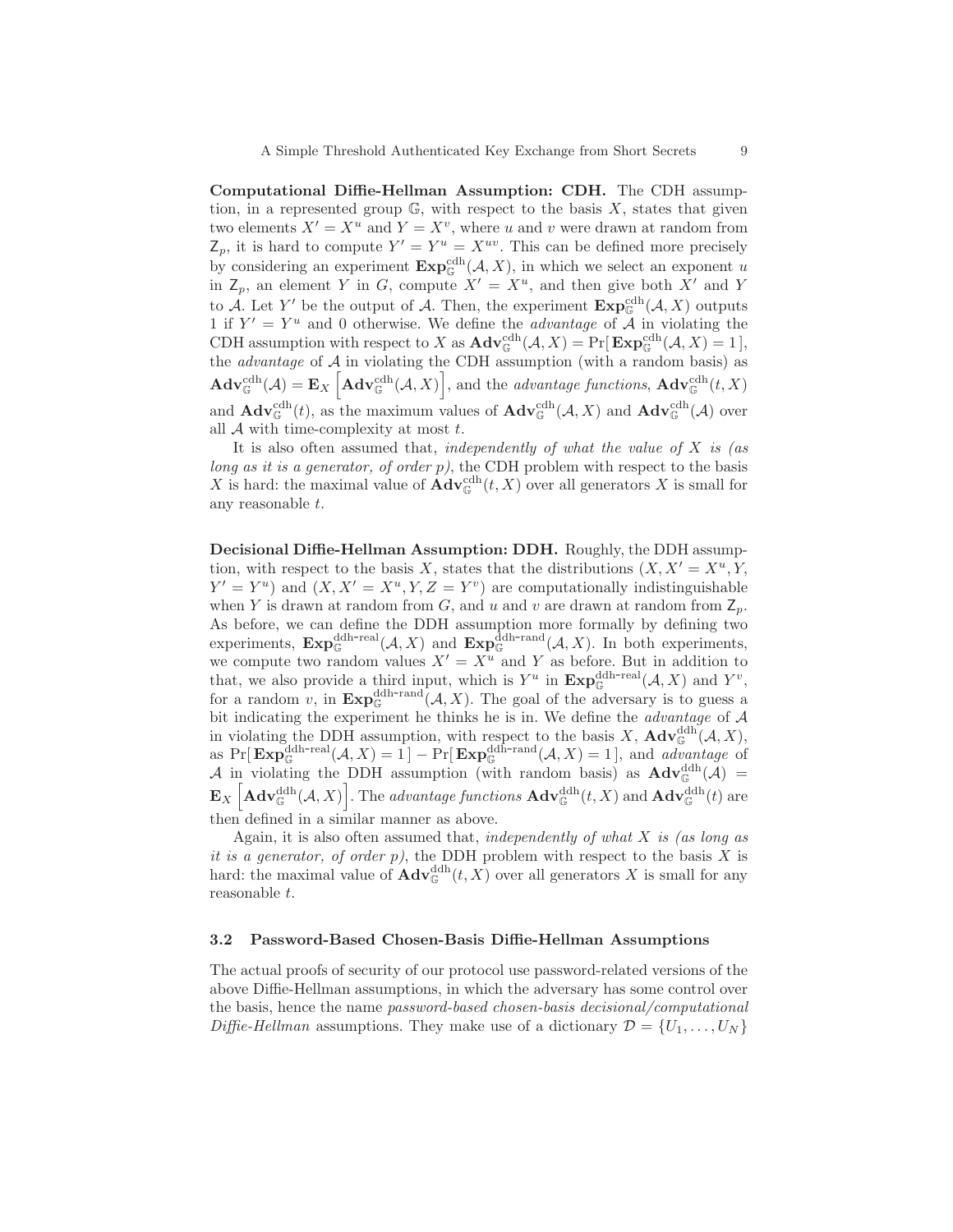of size N. Then, we assume that when the adversary has not correctly predicted the password  $(1 \text{ chance over } N)$ , he has no significant advantage. Hence, its overall advantage cannot be significantly larger than 1/N.

We start by presenting the password-based chosen-basis computational Diffie-Hellman assumption.

**Definition 1** (PCCDH). Let  $\mathbb{G} = (G, g, p)$  be a represented group and let A be an adversary. Consider the following experiment, where  $\mathcal D$  is a dictionary of N elements in G.

**Experiment** 
$$
\mathrm{Exp}_{\mathbb{G}}^{\mathrm{pccdh}}(\mathcal{A}, \mathcal{D})
$$
\n $(X, s) \leftarrow \mathcal{A}(\mathrm{find}, \mathcal{D})$ \n $\Pi \stackrel{E}{\leftarrow} \mathcal{D} \, ; \, Y \stackrel{E}{\leftarrow} G$ \n $K \leftarrow \mathcal{A}(\mathrm{guess}, s, Y, \Pi)$ \nreturn 1 if  $K = \mathrm{CDH}(X/\Pi, Y)$ 

We define the advantage of A in violating the PCCDH assumption with respect to the dictionary D,  $\mathbf{Adv}_{\mathbb{G},N}^{\text{pccdh}}(\mathcal{A},\mathcal{D})$ , the advantage of  $\mathcal{A}$   $\mathbf{Adv}_{\mathbb{G},N}^{\text{pccdh}}(\mathcal{A})$ , and the advantage functions,  $\mathbf{Adv}_{\mathbb{G},N}^{\text{pccdh}}(t, \mathcal{D})$  and  $\mathbf{Adv}_{\mathbb{G},N}^{\text{pccdh}}(t)$ , as above.

In our security proofs, we actually need a simple variation of the above problem, in which the adversary, in the second stage, outputs a set of s candidates for the CDH value. The adversary wins if the set indeed contains  $K$ . This problem is thus named Set Password-based Chosen-basis Computational Diffie-Hellman Problem (SPCCDH).

We define the *advantage*  $\mathbf{Adv}_{\mathbb{G},N}^{\text{spccdh}}(\mathcal{A}, \mathcal{D}, s)$  of  $\mathcal{A}$  in violating the SPCCDH assumption with respect to the dictionary  $D$ , the *advantage*  $\text{Adv}_{\mathbb{G},N}^{\text{spccdh}}(\mathcal{A},s)$ of A, and the *advantage functions*  $\mathbf{Adv}_{\mathbb{G},N}^{\text{spccdh}}(t, \mathcal{D}, s)$  and  $\mathbf{Adv}_{\mathbb{G},N}^{\text{spccdh}}(t, s)$  as in previous definitions.

Fortunately, the two new assumptions are not so strong, since one can prove that the SPCCDH problem is equivalent to the CDH problem as proven in Appendix B. The general result proven in Appendix B can be simplified in the particular case of not so large dictionaries:

Lemma 2.  $\mathbf{Adv}_{\mathbb{G},N}^{\mathrm{spccdh}}(t,s) \leq \frac{1}{N} + N^2 s^2 \times \mathbf{Adv}_{\mathbb{G}}^{\mathrm{cdh}}(2t + \tau_e).$ 

In addition to the computational assumptions above, we also make use of the following decisional assumption in our security proofs.

**Definition 3** (PCDDH). Let  $\mathbb{G} = (G, g, p)$  be a represented group and let A be an adversary. Consider the following experiment, defined for  $b = 0, 1$ , where  $D$ is the dictionary of N elements in G.

```
Experiment \ \ Exp^{\rm pcddh}_b({\cal A},{\cal D})(X, Y, s) \leftarrow \mathcal{A}(\text{find}, \mathcal{D})\varPi\stackrel{\mathit{R}}{\leftarrow}\mathcal{D} \; ; \; s_0,s_1\stackrel{\mathit{R}}{\leftarrow}\mathsf{Z}_pY' \leftarrow Y^{s_0}; X' \leftarrow (X/\Pi)^{s_b}b' \leftarrow \mathcal{A}(\text{guess}, s, X', Y', \Pi)return b'
```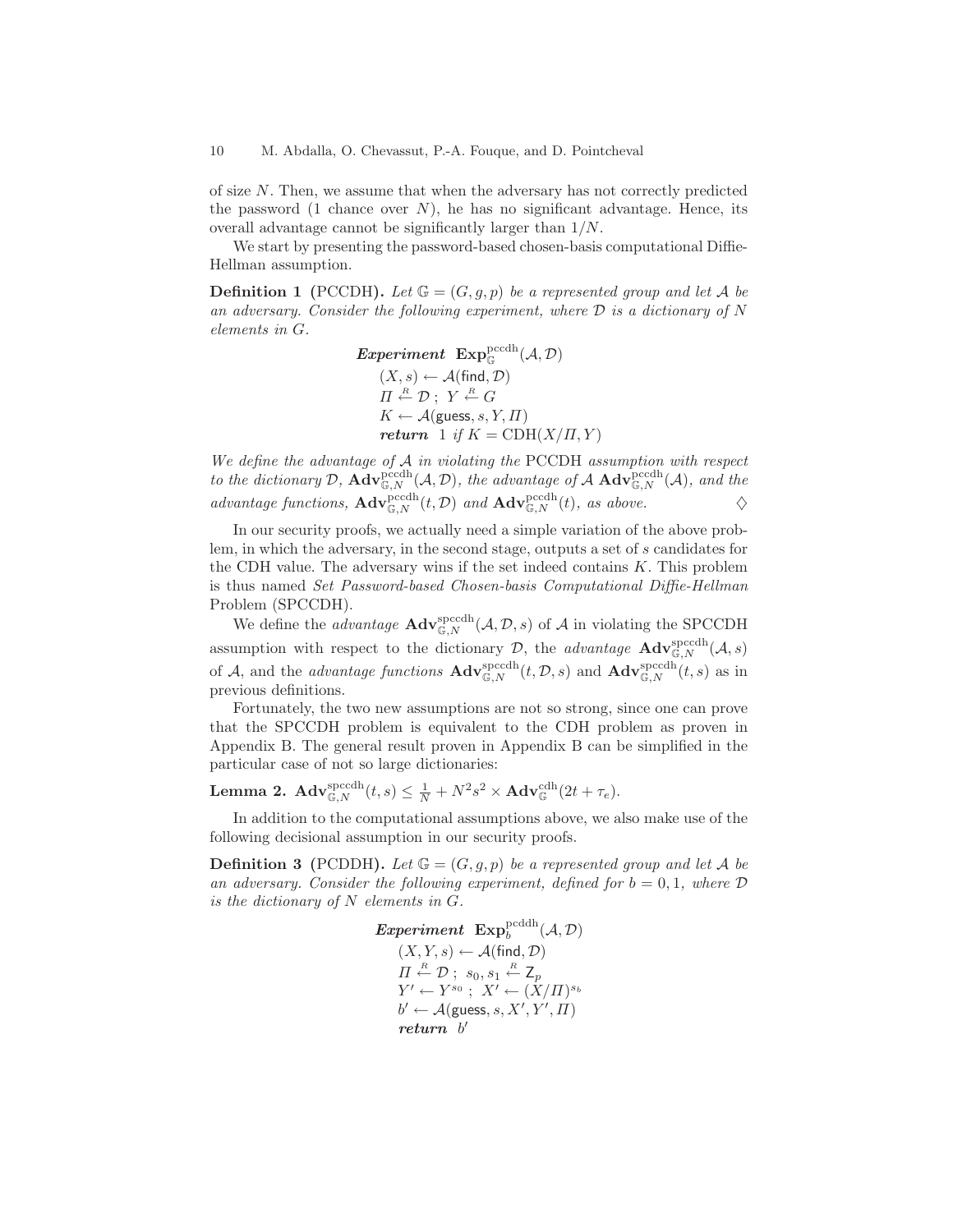We define the advantage of  $A$  in violating the PCDDH assumption with respect to the dictionary D,  $\mathbf{Adv}_{\mathbb{G},N}^{\text{pcddh}}(\mathcal{A},\mathcal{D})$ , the advantage of  $\mathcal{A}$ ,  $\mathbf{Adv}_{\mathbb{G},N}^{\text{pcddh}}(\mathcal{A})$ , and the respective advantage functions of G for a given value N,  $\mathbf{Adv}_{\mathbb{G},N}^{\mathrm{preddh}}(t, \mathcal{D})$  and  $\mathbf{Adv}_{\mathbb{G},N}^{\mathrm{pcddh}}(t)$ , as above.  $\diamondsuit$ 

Fortunately again, this problem is not new. It has already appeared in [3] under the name PCDDH2. In that paper, the authors have also shown that  $\mathbf{Adv}_{\mathbb{G},N}^{\mathrm{preddh}}(t,\mathcal{D})$  and  $\mathbf{Adv}_{\mathbb{G},N}^{\mathrm{preddh}}(t)$  cannot be significantly larger than  $2/N$ .

## 4 The Gateway PAKE System

In this section, we describe GPAKE, the underlying gateway-oriented passwordbased protocol used in the construction of our threshold gateway-oriented password-based protocol.

#### 4.1 Description

Our gateway-oriented password-based protocol, GPAKE, builds upon previous password-based key exchange protocols in [5, 8, 13], which in turn are based on the encrypted key exchange of Bellovin and Merritt [6]. Its description is given in Figure 1, where  $\mathbb{G} = (G, g, q)$  is a represented group;  $\ell$  is a security parameter; and  $\mathcal{G}: \mathcal{U}^2 \times \mathsf{Dict} \to \mathbb{G}$ ,  $\mathsf{Hash}_1: \mathcal{U}^2 \times \mathbb{G} \times \mathbb{G} \to \{0,1\}^\ell$ , and  $\mathsf{Hash}_2:$  $\mathcal{U}^2 \times \mathbb{G} \times \mathbb{G} \rightarrow \{0,1\}^{\ell}$ , are random oracles.

| Client C                                                                                                                                                                                        | Gateway G                                                                                                              | Authentication Server S                                                                                                                                                                                                                      |
|-------------------------------------------------------------------------------------------------------------------------------------------------------------------------------------------------|------------------------------------------------------------------------------------------------------------------------|----------------------------------------------------------------------------------------------------------------------------------------------------------------------------------------------------------------------------------------------|
| $\mathcal G$ , Hash <sub>1</sub> , Hash <sub>2</sub><br>$pw \in$ Dict<br>$PW = \mathcal{G}(C, G, pw) \in \mathbb{G}$<br>unauthenticated<br>channel                                              | $\mathcal G$ , Hash <sub>1</sub> , Hash <sub>2</sub>                                                                   | $\mathcal G$ , Hash <sub>1</sub> , Hash <sub>2</sub><br>$pw \in$ Dict<br>$PW = \mathcal{G}(C, G, pw) \in \mathbb{G}$<br>authenticated<br>private channel                                                                                     |
| $accept \leftarrow false$<br>$x \stackrel{R}{\leftarrow} \mathbb{Z}_q, X \leftarrow g^x$<br>$X^* \leftarrow X \times \text{PW} \xrightarrow{C, X^*}$                                            | $accept \leftarrow false$                                                                                              |                                                                                                                                                                                                                                              |
|                                                                                                                                                                                                 | $y \stackrel{R}{\leftarrow} \mathbb{Z}_q, Y \leftarrow g^y$                                                            | $C, X^{\star}, Y$<br>$\begin{array}{c}\n s \stackrel{R}{\leftarrow} \mathbb{Z}_q \\ X \leftarrow X^{\star} / \text{PW} \\ \hline\n \overline{X}, \overline{Y} \qquad \overline{X} \leftarrow X^S, \overline{Y} \leftarrow Y^S\n \end{array}$ |
| $G, \overline{Y}$ , AuthG<br>$K \, \leftarrow \, \overline{Y}{}^{\mathcal{X}}$                                                                                                                  | $K \leftarrow \overline{X}$ <sup>y</sup><br>Auth $G \leftarrow$ Hash <sub>2</sub> $(C, G, X^{\star}, \overline{Y}, K)$ |                                                                                                                                                                                                                                              |
| Auth $G' \leftarrow$ Hash <sub>2</sub> $(C, G, X^*, \overline{Y}, K)$<br>Auth $G' =$ Auth $G$ ?<br>$SK \leftarrow$ Hash <sub>1</sub> $(C, G, X^*, \overline{Y}, K)$<br>$accept \leftarrow true$ | $SK \leftarrow$ Hash <sub>1</sub> $(C, G, X^{\star}, \overline{Y}, K)$<br>$accept \leftarrow true$                     |                                                                                                                                                                                                                                              |

Fig. 1. GPAKE: A gateway-oriented password-based authenticated key exchange protocol.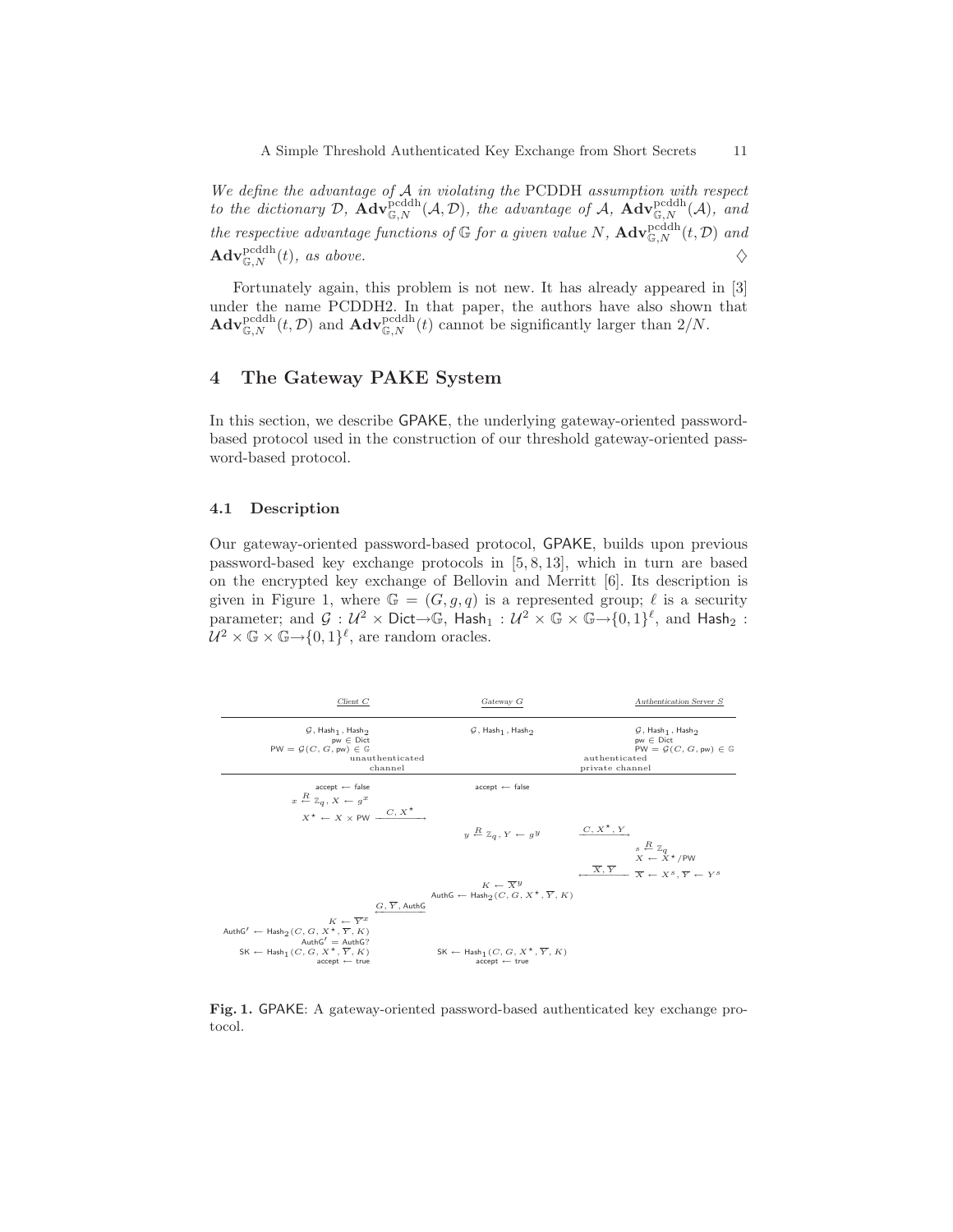#### 12 M. Abdalla, O. Chevassut, P.-A. Fouque, and D. Pointcheval

The protocol consists of four message exchanges, two between the client and the gateway and two between the gateway and the authentication server. Since the channel connecting the gateway to the server is assumed to be authenticated and private, from the client perspective, the protocol resembles almost exactly the 2-party protocol OMDHKE in [8]. The only difference is in the key derivation function, which does not include the password.

The protocol starts with the client choosing a random element  $x \in \mathsf{Z}_p$  and computing  $X = g^x$ , and encrypting it using  $\mathcal{G}(C, G, \mathsf{pw})$  as a mask to obtain  $X^*$ . The client then sends to the gateway both  $X^*$  and its identity string C. Upon receiving a message from the client, the gateway chooses a random element  $y \in \mathsf{Z}_p$  and computes  $Y = g^y$ , and forwards to the server both Y and the value  $X^*$  that it has received from the client. Upon receiving the values  $(X^*, Y)$  from the gateway, the server computes  $X = X^*/\mathcal{G}(C, G, \mathsf{pw})$ , chooses a random element  $s \in \mathsf{Z}_p$ , computes  $(\overline{X} = X^s, \overline{Y} = Y^s)$ , and sends it back to the gateway. Upon receiving  $(\overline{\overline{X}}, \overline{Y})$ , the gateway computes the Diffie-Hellman key  $K = \overline{X}^y$ , the authenticator  $\overline{Aut} \mathsf{h} \mathsf{G} = \overline{Hash}_2(C, G, \overline{X}^*, \overline{Y}, K)$  and the session key  $\mathsf{SK}=\mathsf{Hash}_{1}(C,G,X^{\star},\overline{Y},K),$  and sends  $(G,\overline{Y},\mathsf{AuthG})$  to the client. Upon receiving  $(G, \overline{Y}, \overline{AuthG})$ , the client computes the Diffie-Hellman key  $K = \overline{Y}^x$ , checks whether  $\mathsf{Author} = \mathsf{Hash}_2(C, G, X^*, \overline{Y}, K)$ , and sets the session key to  $\mathsf{SK} = \mathsf{Hash}_1(C, G, X^*, \overline{Y}, K)$  if the test passes. The session identification is defined to be the transcript  $(C, G, X^*, \overline{Y})$  of the conversation between the client and the gateway.

### 4.2 Security

Semantic security. As the following theorem states, GPAKE is a secure gatewayoriented password-based key exchange protocol as long as the SPCCDH problem is hard in G. As shown in Section 3, this is equivalent to assuming that CDH problem is hard in G. The proof can be found in the full version of this paper [1]. Nevertheless, we note here that the proof of security assumes Dict to be a uniformly distributed dictionary and of size smaller than  $2^{\ell}$ .

**Theorem 4.** Let  $\mathbb{G} = (G, g, q)$  be a represent group of prime order q and let Dict be a uniformly distributed dictionary of size  $N =$  Dict. Let GPAKE describe the gateway-oriented protocol associated with these primitives as defined in Figure 1. Then,

 $\mathrm{Adv}_{\mathsf{GPAKE},\mathbb{G},\mathsf{Dict}}^{a\text{ke}-\text{ror}}(t,q_{\text{exe}},q_{\text{fake}-\text{C}},q_{\text{fake}-\text{G}},q_{\text{active}},q_{\text{test}},q_{\text{Hash}_1},q_{\text{Hash}_2},q_{\mathcal{G}}) \ \leq$ 

$$
\begin{aligned} &\frac{q_{\rm active}^2+q_{\rm G}^2}{q}+\frac{q_{\rm exc}^2}{q^2}+2~\frac{q_{\rm Hash_1}^2+q_{\rm Hash_2}^2}{2^\ell}+\\ &2~(q_{\rm Hash_1}+q_{\rm Hash_2})\cdot \mathbf{Adv}_{\mathbb{G}}^{\rm cdh}(t+(4q_{\rm exc}+4)\tau_e)+\\ &2\cdot q_{\rm active}\cdot(q_{\rm Hash_1}+q_{\rm Hash_2})\cdot \mathbf{Adv}_{\mathbb{G}}^{\rm cdh}(t+2\tau_e)+4\cdot q_{\rm fake-C}/N+\\ &2\cdot q_{\rm fake-G}\cdot \mathbf{Adv}_{\mathbb{G},N}^{\rm speedh}(t,q_{\rm Hash_1}+q_{\rm Hash_2})~, \end{aligned}
$$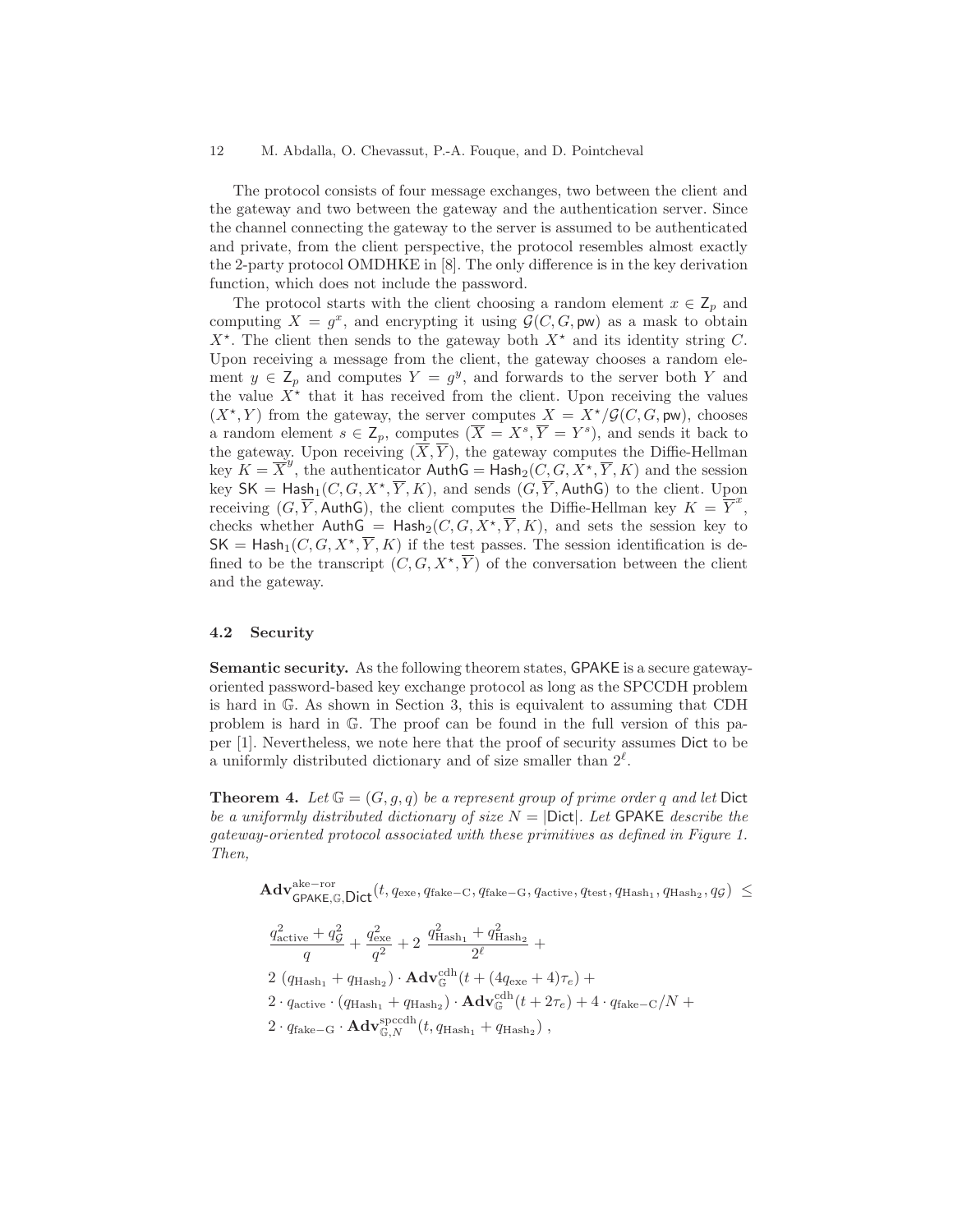where  $q_{\mathcal{G}}$ ,  $q_{\text{Hash}_1}$ , and  $q_{\text{Hash}_2}$  represent the number of queries to the  $\mathcal{G}$ , Hash<sub>1</sub> and Hash<sub>2</sub> oracles, respectively;  $q_{\text{exe}}$  represents the number of queries to the Execute oracle; qfake−<sup>C</sup> and qfake−<sup>G</sup> represent the number of attempts of the adversary to fake the client and the gateway, respectively;  $q_{\text{active}}$  represents the total number of queries to the Send oracle;  $q_{\text{test}}$  represents the total number of queries to the Test oracle; and  $\tau_e$  denotes the exponentiation computational time in  $\mathbb{G}$ .

Remark 5. In the security model presented in Section 2, the adversary is not allowed to corrupt gateway instances. Consequently, the proof of Theorem 4 does not guarantee the security of GPAKE in that scenario. Even though GPAKE appears to be secure in the presence of such adversaries, a new proof of security would be required in this case.

Key Privacy. As the following shows, GPAKE achieves the goal of key privacy as long as the DDH problem is hard in G.

**Theorem 6.** Let  $\mathbb{G} = (G, g, q)$  be a represent group of prime order q and let Dict be a uniformly distributed dictionary of size  $N =$   $|\text{Dict}|$ . Let GPAKE describe the gateway-oriented protocol associated with these primitives as defined in Figure 1. Then,

 $\mathbf{Adv}_{\mathsf{GPAKE},\mathbb{G},\mathsf{Dict}}^{\mathrm{ake-kp}}(t,q_{\mathrm{exe}},q_{\mathrm{test}}) \ \leq \ 2 \cdot \mathbf{Adv}_{\mathbb{G}}^{\mathrm{ddh}}(t + (4q_{\mathrm{exe}} + 4)\tau_{e}) \ ,$ 

where  $q_{\text{exe}}$  and  $q_{\text{test}}$  represent the total number of queries to the Execute and TestPair oracles; and  $\tau_e$  denotes the exponentiation computational time in  $\mathbb{G}$ .

The proof of Theorem 6 is in  $[1]$ . It is worth mentioning that, when proving the security of GPAKE, we do not give the server access to a Send oracle since we assume the server to be honest but curious. We do so because, in the actual implementation of GPAKE, the server is distributed and we assume the majority of them to be honest (see Section 5). We also note that, in order to prove key privacy in scenarios where the majority of servers is corrupted, additional modifications would need to be made to GPAKE. These modifications would include the addition of an authenticated Diffie-Hellman protocol between C and G as done in [2] and a proof that the pair  $(\overline{X}, \overline{Y})$  is well formed.

Server Password Protection. The server password protection of GPAKE follows directly from the password-based chosen-basis decisional Diffie-Hellman assumption (PCDDH) introduced in [3] and recalled in Section 3. More specifically, it is easy to see that the interaction between the gateway and the server corresponds exactly to the security experiment for PCDDH. Since the security of the latter was shown in [3] to be only negligibly larger than  $2/N$ , where N is the size of the dictionary, it follows (via a standard hybrid argument as in [3]) that, in each interaction with the server, an adversarial gateway cannot do much better than eliminating two passwords from the list of possible candidates with each interaction. As a result, after  $q$  interactions with the server, the advantage of a malicious gateway would be only negligibly larger than  $2q/N$ .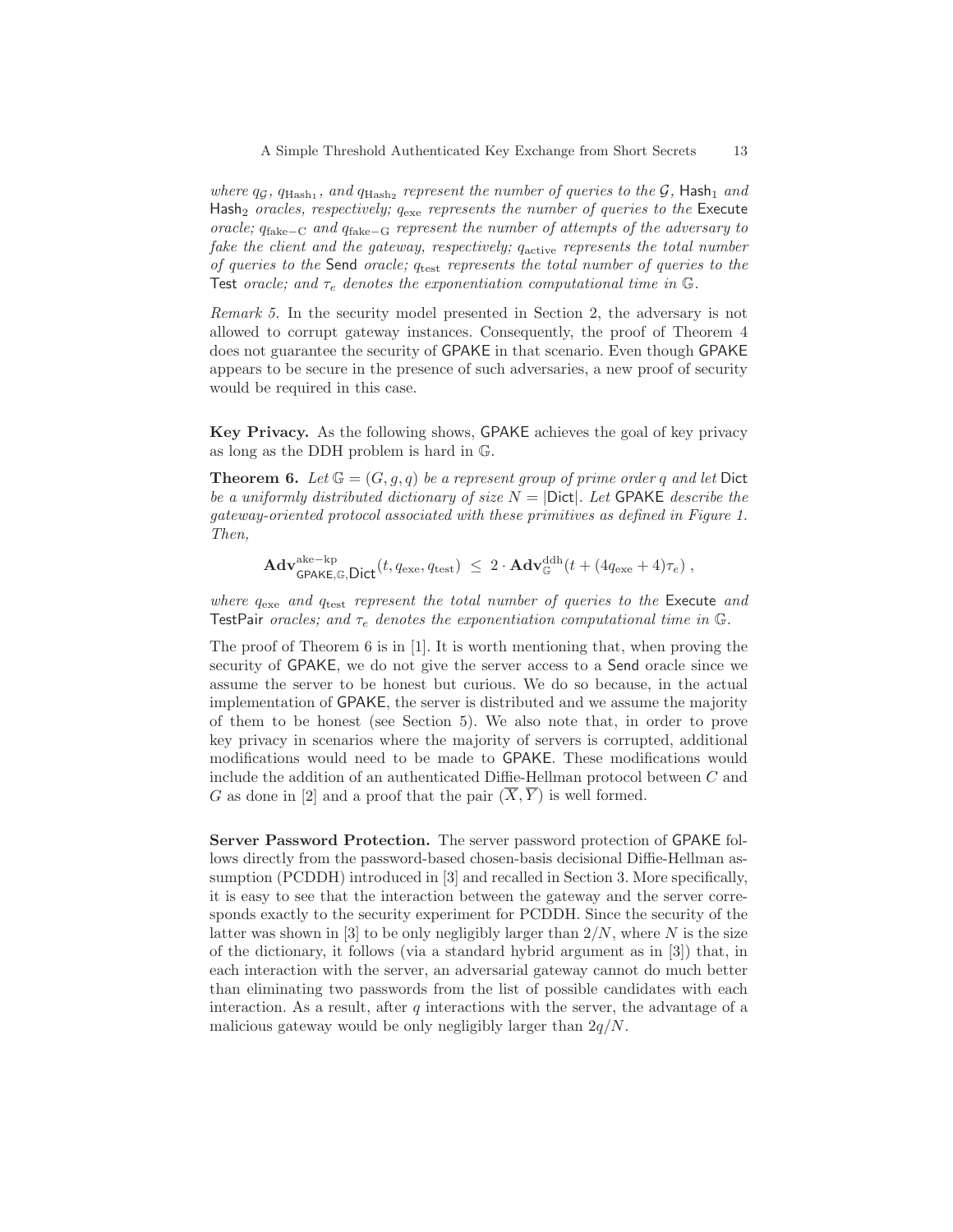## 5 The Gateway Threshold **PAKE** System

In this section, our goal is to distribute the authentication server in the previous gateway-oriented password-based protocol to prevent malicious adversaries that can corrupt up to  $k$  out of  $n$  servers. The solution is robust against static adversaries. The threshold version is transparent from the point of view of the client since it communicates only with the gateway. The threshold version is also transparent from the point of view of the gateway since a special authentication server, called the combiner, is the only server with which the gateway communicates. We also assume that the channel between the gateway and the combiner is authenticated and private. We can use signature and encryption schemes in order to fulfill this requirement using threshold signature and encryption.

**Description.** Let  $\mathbb{G}$  is a cyclic subgroup of prime order q. We assume that the authentication servers  $\{S_1, \ldots, S_n\}$  share a secret ElGamal encryption key  $sk = x$  using Shamir scheme with threshold k. Server i knows  $sk_i = x_i$  and has a verification key  $\mathsf{vk}_i = v^{x_i}$ , where v is a generator of G. The encryption of the password  $c = \mathbf{E}_{\text{pk}}(\text{PW}) = (e_c, f_c)$  under the public ElGamal encryption key  $pk = (g, y)$  is authenticated in a public file. At the beginning of the protocol, the combiner,  $S_1$  wlog, receives  $X^* = X \times \text{PW}$ , and  $Y = g^y$ .

- **First Stage** The combiner encrypts  $X^*$  into  $(e, f)$  and proves the validity of the encryption using a zero-knowledge proof of equality of discrete-log **EDLog**<sub>y,g</sub> $(e/X^*, f)$ . Given  $X^*$  and  $(e, f)$ , where  $e = X^* \times y^r$  and  $f = g^r$ , then we have to show that  $\log_y(e/X^*) = \log_g(f)$ . Then, he broadcasts to all servers  $Y, X^*, (e, f)$  and the proof of validity  $EDDog_{y,g}(e/X^*, f)$ .
- **Second Stage** Each authentication server  $S_i$  checks the proofs and chooses a random value  $s_i \in \mathbb{Z}_q$ . Then, he computes  $Y_i = Y^{s_i}$ ,  $e'_i = (e/e_c)^{s_i}$  and  $f'_{i} = (f/f_{c})^{s_{i}}$  along with a proof of validity that  $Y_{i}$  and the two parts of  $(e'_i, f'_i)$  have been raised to the same power  $s_i$ :  $EDLog_{Y, e/e_c}(Y_i, e'_i)$  and  $EDLog_{Y, f/f_c}(Y_i, f'_i)$ . All these values are broadcast to all the servers.
- **Third Stage** They check all proofs and they compute the values  $e^{is} = \prod_i e_i' =$  $e^{\prime \sum_i s_i}$ ,  $f'^s = \prod_i f'_i = f'^{\sum_i s_i}$ , and  $Y^s = \prod_i \tilde{Y}_i$ . Then, they perform a threshold decryption of  $(e'^s, f'^s)$  by computing  $g_i^s = (f'^s)^{x_i}$ . Next, they prove the validity of the decryption by computing  $EDLog_{f'^s, v}(g_i^s, \mathsf{vk}_i)$ . Finally, they broadcast the proof along with their decryption share  $g_i^s$ .
- **Forth Stage** The combiner, without any secret, can compute  $f'^{xs} = \prod_{i \in S} g_i^{s \lambda_{0,i}^S}$ by using Lagrange interpolation formula and  $\overline{X} = X^s = e^{is}/f^{txs}$  using k valid decryption shares. He sends to the gateway  $\overline{X}$  and  $\overline{Y} = Y^s$  using the authentication and private channel.

For a pictorial description of our threshold protocol, please refer to Figure 2.

Security. We now analyze the security of the threshold variant we just presented. To this end, we show a reduction between an adversary  $A$  against the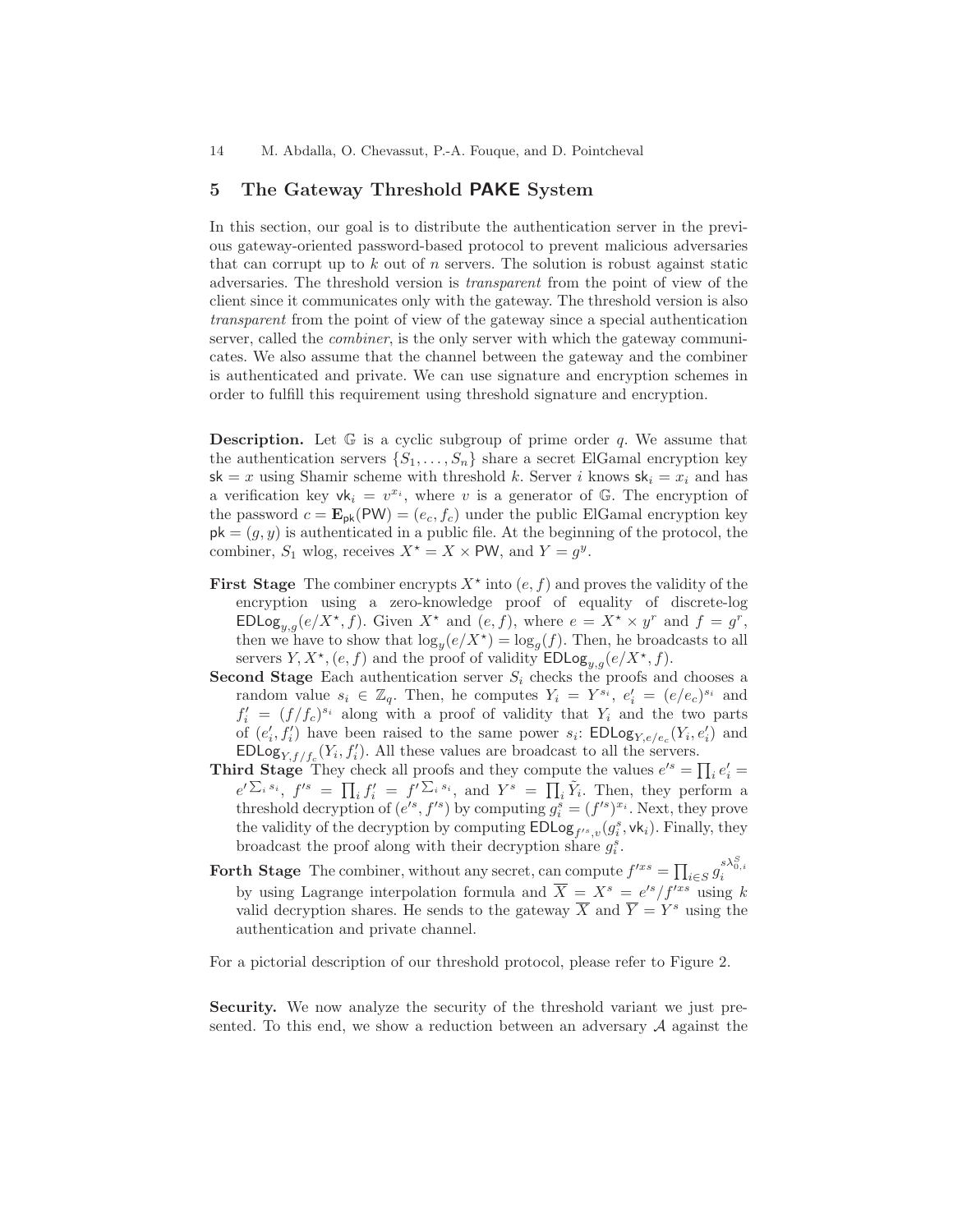|                            | Gateway G                                                                                                                                                                                                         |                                     | Authentication Servers $S_i$                                                                                                                                                                                                                                                                                                                                                                                                                                                                                                                                                                                                                                                                                                                                                                                                                                                                                                                                                                                                                                                                                       |
|----------------------------|-------------------------------------------------------------------------------------------------------------------------------------------------------------------------------------------------------------------|-------------------------------------|--------------------------------------------------------------------------------------------------------------------------------------------------------------------------------------------------------------------------------------------------------------------------------------------------------------------------------------------------------------------------------------------------------------------------------------------------------------------------------------------------------------------------------------------------------------------------------------------------------------------------------------------------------------------------------------------------------------------------------------------------------------------------------------------------------------------------------------------------------------------------------------------------------------------------------------------------------------------------------------------------------------------------------------------------------------------------------------------------------------------|
|                            | $\mathcal G$ , Hash <sub>1</sub> , Hash <sub>2</sub>                                                                                                                                                              |                                     | $\mathcal{G}$ , Hash <sub>1</sub> , Hash <sub>2</sub><br>$pw \in$ Dict<br>$PW = \mathcal{G}(C, G, pw) \in \mathbb{G}$<br>g, v generators of G, pk = $y = g^x$ , sk = $x \in \mathbb{Z}_q$<br>$sk_i = x_i \in \mathbb{Z}_q$ , vk $= v^{\mathcal{X}_i}$<br>E ElGamal encryption scheme<br>$c = \mathbf{E}_{\mathsf{pk}}(\mathsf{PW}) = (e_c, f_c), e_c = \mathsf{PW} \times y^k, f_c = g^k$                                                                                                                                                                                                                                                                                                                                                                                                                                                                                                                                                                                                                                                                                                                          |
| unauthenticated<br>channel |                                                                                                                                                                                                                   | authenticated<br>private<br>channel |                                                                                                                                                                                                                                                                                                                                                                                                                                                                                                                                                                                                                                                                                                                                                                                                                                                                                                                                                                                                                                                                                                                    |
| $A, X^*$                   | $accept \leftarrow false$                                                                                                                                                                                         |                                     |                                                                                                                                                                                                                                                                                                                                                                                                                                                                                                                                                                                                                                                                                                                                                                                                                                                                                                                                                                                                                                                                                                                    |
|                            | $y \stackrel{R}{\leftarrow} \mathbb{Z}_q, Y \leftarrow g^y$                                                                                                                                                       | $A, X^{\star}, Y$                   | $*S_1$ computes and broadcasts<br>$Y, X^{\star}, (e, f) = \mathbf{E}_{\mathsf{pk}}(X^{\star}), \mathsf{EDLog}_{y, q}(e/X^{\star}, f)$<br>$*S_i$ checks the proof and computes<br>$s_i \stackrel{R}{\leftarrow} \mathbb{Z}_q, Y_i \leftarrow Y^{s_i}$<br>and $e'_i \leftarrow (e/e_c)^{Si}$ , $f'_i \leftarrow (f/f_c)^{Si}$ ,<br>and $\texttt{EDLog}_{Y,e/e_c}(Y_i,e'_i), \texttt{EDLog}_{Y,f/f_c}(Y_i,f'_i)$<br>where $(e', f') = \mathbf{E}_{\mathsf{pk}}(X)$<br>and broadcasts the proofs and $Y_i, e'_i, f'_i$<br>$*S_i$ checks the proofs and computes<br>$e'^s \leftarrow \prod_i e'_i, f'^s \leftarrow \prod_i f'_i$<br>and $\overline{Y} \stackrel{\cdots}{\leftarrow} Y^s, g_i^s \leftarrow f'^s x_i^t, \text{EDLog}_{f'^s, v}(g_i^s, w_i)$<br>where $s = \sum_i s_i$ if proofs of $S_i$ are correct<br>and broadcasts the proof and $g_i^s$<br>$*S_1$ checks the proofs and decrypts<br>$\overline{X} \leftarrow e^{is}/f^{txs}$ where $f^{txs} \leftarrow \prod_{i \in S} g_i^{s\lambda_{0,i}^{S}}$<br>$\overline{\overline{X}}, \overline{\overline{Y}} \qquad \overline{X} = X^S, \overline{Y} = Y^S$ |
| $G, \overline{Y}$ , AuthG  | $K \leftarrow \overline{X}^y$<br>AuthG $\leftarrow$ Hash <sub>2</sub> (A, G, X <sup>*</sup> , $\overline{Y}$ , K)<br>$SK \leftarrow$ Hash <sub>1</sub> $(A, G, X^*, \overline{Y}, K)$<br>$accept \leftarrow true$ |                                     |                                                                                                                                                                                                                                                                                                                                                                                                                                                                                                                                                                                                                                                                                                                                                                                                                                                                                                                                                                                                                                                                                                                    |

Fig. 2. Threshold version of the gateway-oriented password-based authenticated key exchange protocol. Since no change is required on the client side with respect to the non-threshold protocol in Figure 1, the client side has been omitted in the diagram.

threshold scheme and an attacker  $\beta$  against the underlying provably-secure GPAKE protocol described in the previous section.

Theorem 7. If the underlying GPAKE protocol is semantically secure and the DDH assumption holds in G, then GTPAKE is a semantically secure threshold protocol against a static adversary.

*Proof.* Our goal is to reduce an adversary  $A$  against the GTPAKE protocol to an attacker  $\beta$  against the GPAKE protocol. We need to simulate the threshold environment for A that can corrupt any subset of size at most  $k - 1$  servers from the environment of the attacker  $\beta$ . We essentially need to simulate the communications among the servers, i.e. the decryption parts at the end of the protocol and the proofs of validity.

Let  $i_1, \ldots, i_{k-1}$  be the set of corrupted servers. Recall  $x_i = F(i) \mod q$  for all  $1 \leq i \leq n$ , and  $x = F(0) \mod q$ .

To simulate the adversary's view, we simply choose the  $x_{i_j}$  belonging to the set of corrupted servers at random from the set  $\mathbb{Z}_q$ . This allows us to simulate all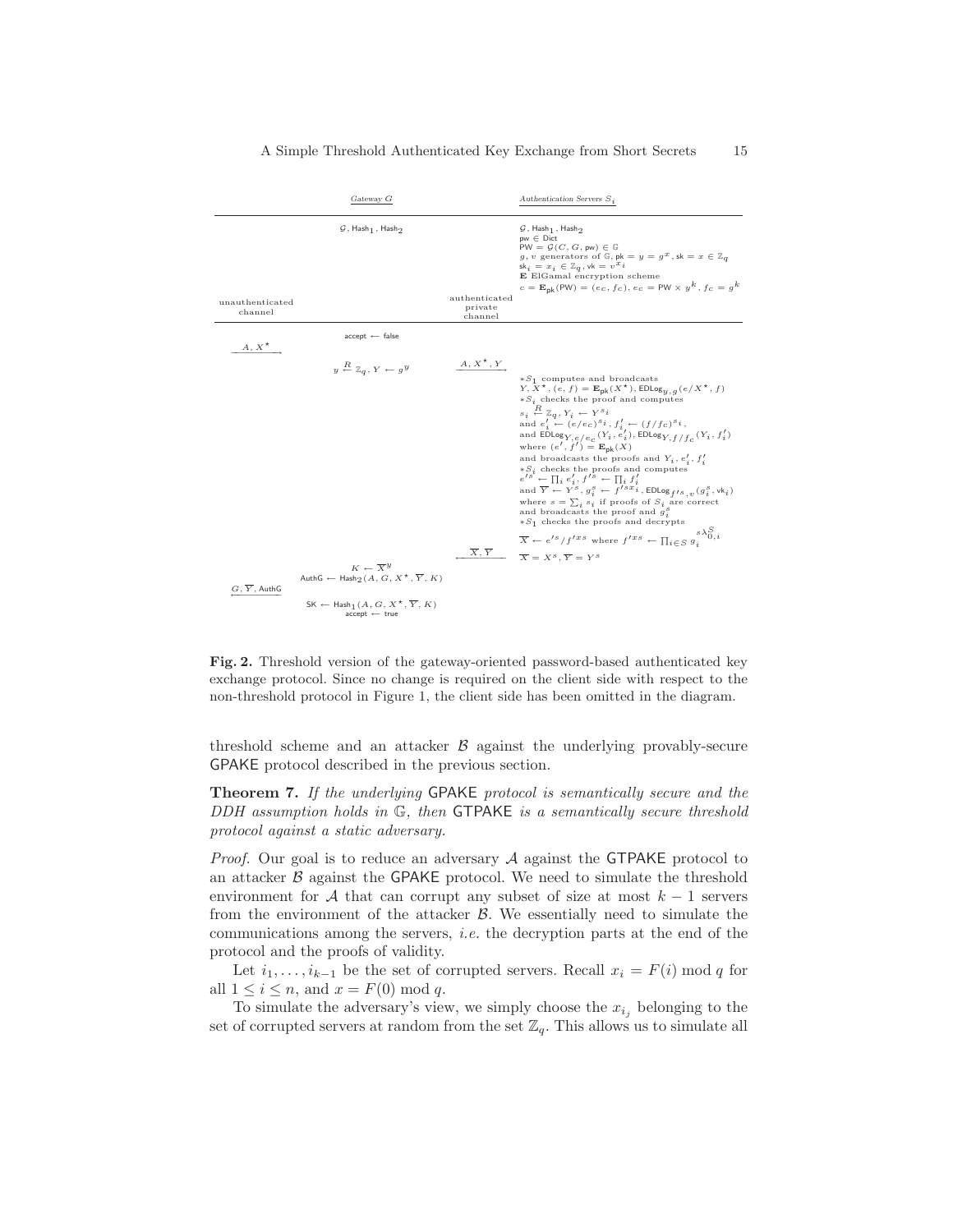the messages, proofs of validity and decryption shares coming from the corrupted servers.

Once these values are chosen, the values  $x_i$  for the uncorrupted servers are also completely determined modulo q, since we have k points (the  $k-1$  points of the corrupted servers and the point  $0$ . The value at point  $0$  is the decryption value  $f'^{sx}$ . However, they cannot be easily computed since  $F(0)$  is secret and corresponds to the secret key of the ElGamal scheme. The ElGamal secret key cannot be chosen by the attacker  $\beta$ . Indeed, as all the passwords are encrypted using the ElGamal public key in a public file,  $\beta$  cannot know it, unless he recovers the passwords and can easily break the semantic security of the GPAKE scheme. However, we can easily compute the decryption parts  $g_i^s = f'^{sx_i}$  of the uncorrupted server by using the value  $f'^{xs}$ :

$$
g_i^s = f'^{sx\lambda_{i,0}^S} \times \prod_{j \in S \backslash \{0\}} g_j^{s\lambda_{i,j}^S}
$$

where  $S = \{0, i_1, \ldots, i_{k-1}\}.$ 

For the "proofs of validity", one can invoke the random oracle model for the hash function  $H$  to get soundness and perfect zero-knowledge. The soundness is similar to that in Appendix A.

Moreover, the interactive proof system is zero-knowledge against an honest verifier since the adversary's view can be simulated without knowing the values  $x_i$ . This view includes the values of the random oracle at those points where the adversary has queried the oracle, so the simulator is in complete charge of the random oracle. Whenever, the adversary makes a query to the random oracle, if the oracle has not been previously defined at the given point, the simulator defines it to be a random value, and returns the value to the adversary. When we have to perform a fake proof for  $(u_i, \bar{u_i})$ , since the simulator does not know  $x_i$ , he chooses at random  $c \in \mathbb{Z}_q$  and  $z \in \mathbb{Z}_q$  and defines the values of the random oracle at  $(p, q, g, \bar{g}, u_i, \bar{u_i}, g^z/u_i^c, \bar{g}^z/\bar{u_i}^c)$  to be c. With all but negligible probability, the simulator has not defined the random oracle at this point before, and so it is free to do so. It is easy to verify that the distribution produced by this simulator is perfect.

Finally, as we need the semantic security of ElGamal encryption scheme, the security is based on the DDH assumption. □

# Acknowledgements

The authors would like to thank Raymond Choo for pointing out a flaw in a previous version of our schemes that made them susceptible to attacks by corrupted gateways. Such attacks are not currently taken into account by our security model. The first, third, and fourth authors have been supported in part by France Telecom R&D as part of the contract CIDRE, between France Telecom R&D and Ecole Normale Supérieure. The second author is supported by the Director, Office of Science, Office of Advanced Scientific Computing Research, Mathematical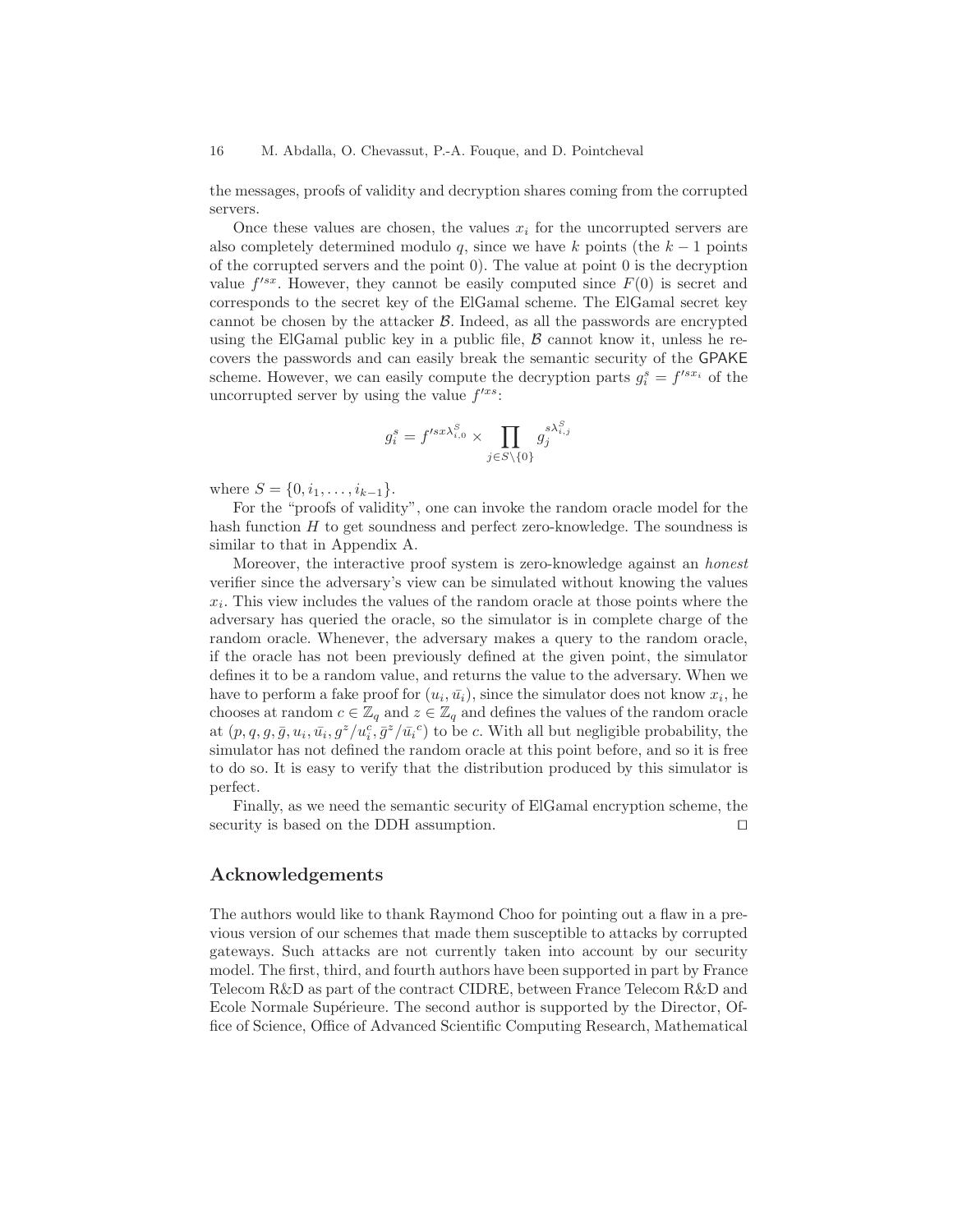Information and Computing Sciences Division, of the U.S. Department of Energy under Contract No. DE-AC03-76SF00098. This document is report LBNL-58175. isclaimer available at http://www-library.lbl.gov/disclaimer.

# References

- 1. Michel Abdalla, Olivier Chevassut, Pierre-Alain Fouque, and David Pointcheval. A simple threshold authenticated key exchange from short secrets. Full version of current paper. Available from authors' web pages.
- 2. Michel Abdalla, Pierre-Alain Fouque, and David Pointcheval. Password-based authenticated key exchange in the three-party setting. In Serge Vaudenay, editor, PKC 2005: 8th International Workshop on Theory and Practice in Public Key Cryptography, volume 3386 of Lecture Notes in Computer Science, pages 65–84, Les Diablerets, Switzerland, January 23–26, 2005. Springer-Verlag, Berlin, Germany.
- 3. Michel Abdalla and David Pointcheval. Interactive Diffie-Hellman assumptions with applications to password-based authentication. In Andrew Patrick and Moti Yung, editors, Financial Cryptography 2005, volume 3570 of Lecture Notes in Computer Science, pages 341–356, Roseau, The Commonwealth Of Dominica, February 28 – March 3, 2005. Springer-Verlag, Berlin, Germany.
- 4. Mihir Bellare, David Pointcheval, and Phillip Rogaway. Authenticated key exchange secure against dictionary attacks. In Bart Preneel, editor, Advances in Cryptology – EUROCRYPT 2000, volume 1807 of Lecture Notes in Computer Science, pages 139–155, Bruges, Belgium, May 14–18, 2000. Springer-Verlag, Berlin, Germany.
- 5. Mihir Bellare and Phillip Rogaway. The AuthA protocol for password-based authenticated key exchange. Contributions to IEEE P1363, March 2000.
- 6. Steven M. Bellovin and Michael Merritt. Encrypted key exchange: Password-based protocols secure against dictionary attacks. In 1992 IEEE Symposium on Security and Privacy, pages 72–84, Oakland, CA, May 1992. IEEE Computer Society Press.
- 7. Emmanuel Bresson, Olivier Chevassut, and David Pointcheval. Security proofs for an efficient password-based key exchange. In ACM CCS 03: 10th Conference on Computer and Communications Security, pages 241–250, Washington D.C., USA, October 27–30, 2003. ACM Press.
- 8. Emmanuel Bresson, Olivier Chevassut, and David Pointcheval. New security results on encrypted key exchange. In Feng Bao, Robert Deng, and Jianying Zhou, editors, PKC 2004: 7th International Workshop on Theory and Practice in Public Key Cryptography, volume 2947 of Lecture Notes in Computer Science, pages 145–158, Singapore, March 1–4, 2004. Springer-Verlag, Berlin, Germany.
- 9. David Chaum and Torben P. Pedersen. Wallet databases with observers. In Ernest F. Brickell, editor, Advances in Cryptology – CRYPTO'92, volume 740 of Lecture Notes in Computer Science, pages 89–105, Santa Barbara, CA, USA, August 16–20, 1992. Springer-Verlag, Berlin, Germany.
- 10. Mario Di Raimondo and Rosario Gennaro. Provably secure threshold passwordauthenticated key exchange. In Eli Biham, editor, Advances in Cryptology – EURO-CRYPT 2003, volume 2656 of Lecture Notes in Computer Science, pages 507–523, Warsaw, Poland, May 4–8, 2003. Springer-Verlag, Berlin, Germany.
- 11. Shai Halevi and Hugo Krawczyk. Public-key cryptography and password protocols. ACM Transactions on Information and System Security, 2(3):230–268, August 1999.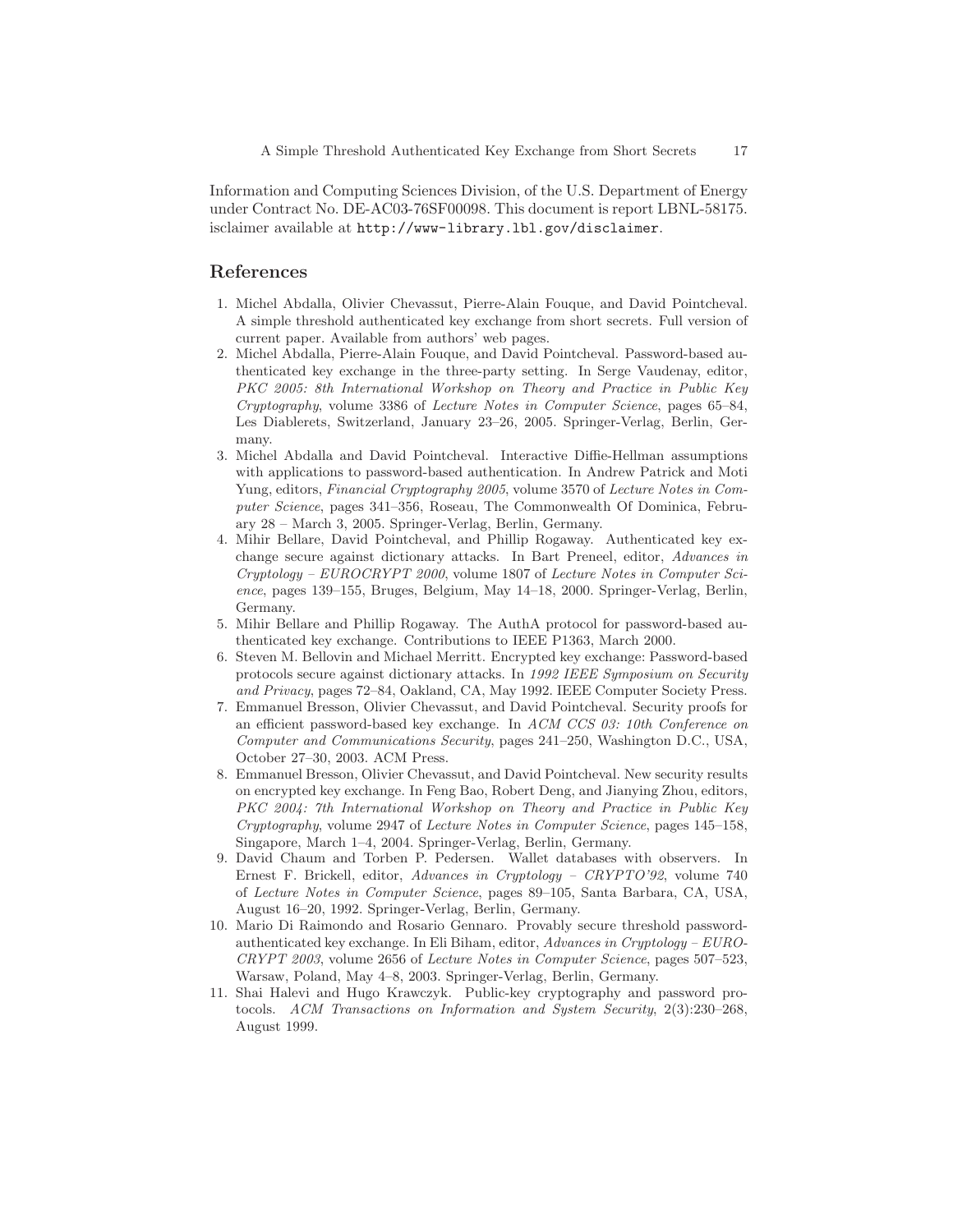- 18 M. Abdalla, O. Chevassut, P.-A. Fouque, and D. Pointcheval
- 12. Jonathan Katz, Rafail Ostrovsky, and Moti Yung. Efficient password-authenticated key exchange using human-memorable passwords. In Birgit Pfitzmann, editor, Advances in Cryptology – EUROCRYPT 2001, volume 2045 of Lecture Notes in Computer Science, pages 475–494, Innsbruck, Austria, May 6–10, 2001. Springer-Verlag, Berlin, Germany.
- 13. Philip D. MacKenzie. The PAK suite: Protocols for password-authenticated key exchange. Contributions to IEEE P1363.2, 2002.
- 14. Philip D. MacKenzie, Thomas Shrimpton, and Markus Jakobsson. Threshold password-authenticated key exchange. In Moti Yung, editor, Advances in Cryptology – CRYPTO 2002, volume 2442 of Lecture Notes in Computer Science, pages 385–400, Santa Barbara, CA, USA, August 18–22, 2002. Springer-Verlag, Berlin, Germany.
- 15. David Pointcheval and Jacques Stern. Security arguments for digital signatures and blind signatures. Journal of Cryptology, 13(3):361–396, 2000.

# A Basic Tools

#### A.1 Threshold Secret Sharing

Let q be a prime and  $1 \leq k \leq n < q$ . Shamir secret sharing over  $\mathbb{Z}_q$  is a kout-of  $n$  sharing where any subset of at least  $k$  parties can recover the secret, but any subset of strictly less than  $k$  parties cannot gain any information about the secret. It is defined as follows: the dealer knows a secret  $x \in \mathbb{Z}_q$ , chooses  $k-1$  random points  $f_1, \ldots, f_{k-1} \in \mathbb{Z}_q$ , sets  $f_0 = x$  and define the polynomial  $F(X) = \sum_{j=0}^{k-1} f_j X^j$ . For  $1 \leq i \leq n$ , let  $x_i = F(i) \in \mathbb{Z}_q$  be the *i*-th share of x. Thanks to the Lagrange equality, we can show that if  $k$  shares are revealed,  $x$ is completely and can be determined by interpolation. For  $S \subset \mathbb{Z}_q$  of cardinality k, any  $i \in \mathbb{Z}_q$  and any  $j \in S$ , there exists an element  $\lambda_{i,j}^S = \prod_{j' \in S \setminus \{j\}} (i$  $j'$ )  $\prod_{j' \in S \setminus \{j\}} (j - j') \in \mathbb{Z}_q$  such that

$$
F(i) = \sum_{j \in S} \lambda_{i,j}^{S} F(j) \bmod q
$$

### A.2 Zero-Knowledge Proof of Equality of Discrete Logarithm.

Let G be a group of prime order q with generators g and  $\bar{g}$ . Let EDLog<sub>g, $\bar{g}$ </sub> be the language of pairs  $(u, \bar{u}) \in \mathbb{G}^2$  such that  $\log_g u = \log_{\bar{g}} \bar{u}$ . We will use a zeroknowledge proof *of membership* for the language  $EDLog_{g,\bar{g}}$ . It is not a proof of knowledge since we only want to prove the correctness of the values computed by the authentication servers. We use the zero-knowledge proof system due to Chaum and Pedersen[9]. Although it happens to also be a proof of knowledge, we will not use this property. We describe here the non-interactive version using the Fiat-Shamir heuristic in the random oracle model.

Let  $(u, \bar{u}) \in \text{EDLog}_{g, \bar{g}}$  be given, so there exists  $r \in \mathbb{Z}_q$  such that  $u = g^r$  and  $\bar{u} = \bar{g}^r.$